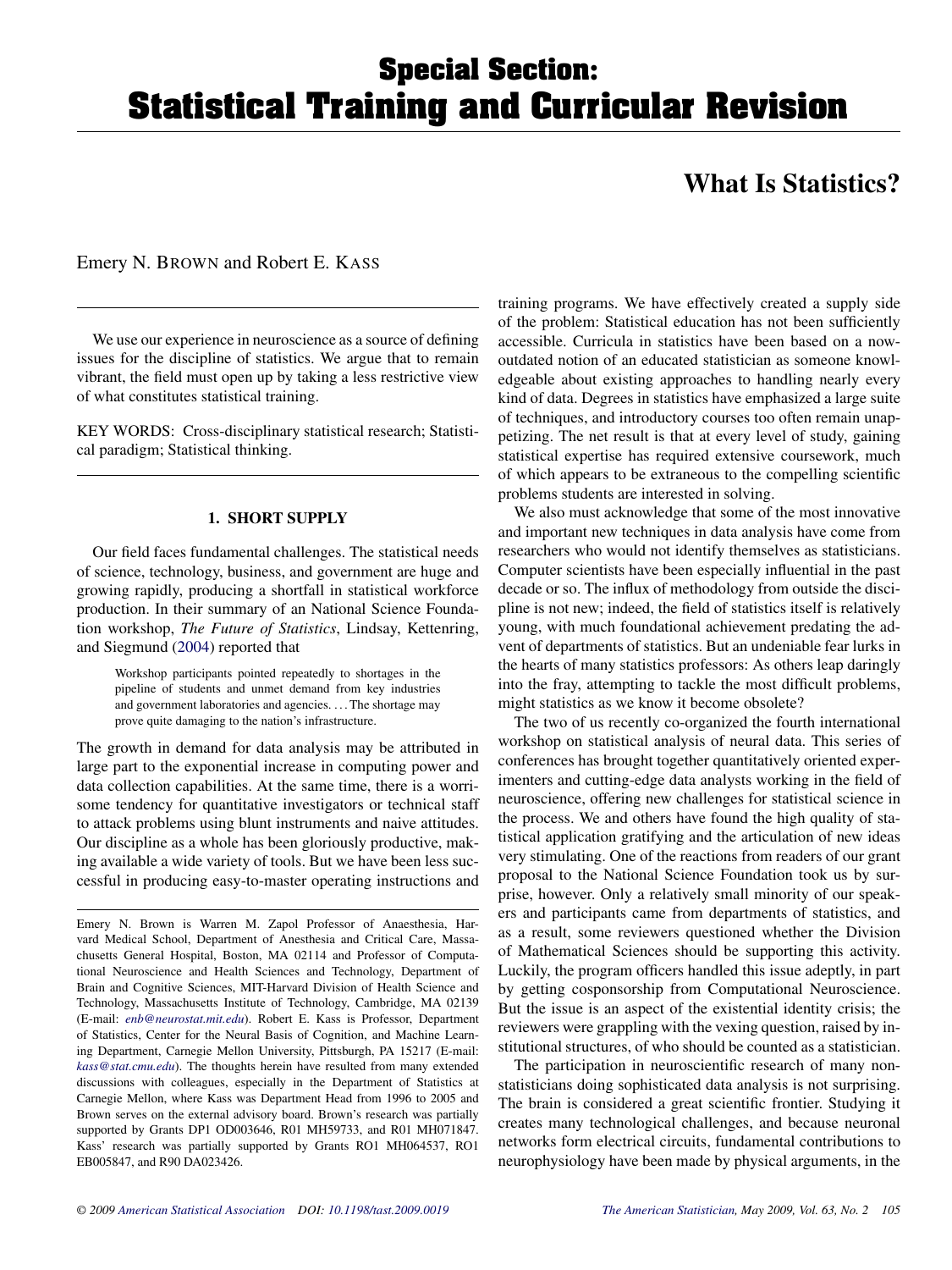form of differential equations. Furthermore, brain science is where artificial neural network models arose, not as machines for nonparametric multiple regression, but rather as descriptors of cognitive mechanisms. For these reasons, neuroscience has attracted many researchers trained in quantitative disciplines, especially physics and engineering. Although their activities might make some statisticians nervous when it comes to federal grants and other resources, a more serious threat is a disciplinary attitude that contrasts strikingly with what we see among many statisticians. Physicists and engineers very often become immersed in the subject matter. In particular, they work hand in hand with neuroscientists and often become experimentalists themselves. Furthermore, physicists and engineers (and likewise computer scientists) are ambitious; when faced with problems, they tend to attack, sweeping aside impediments stemming from limited knowledge about the procedures that they apply. In seeing this, we often shudder, and we criticize this cavalier attitude later in this article. But there is a flip side to our reaction; in contrast, we find that graduate students in statistics often are reticent to the point of inaction. Somehow, in emphasizing the logic of data manipulation, teachers of statistics are instilling excessive cautiousness. Students seem to develop extreme risk aversion, apparently fearing that the inevitable flaws in their analysis will be discovered and pounced upon by statistically trained colleagues. Along with communicating great ideas and fostering valuable introspective care, our discipline has managed to create a culture that often is detrimental to the very efforts it aims to advance.

We are worried. While we expect that in many institutions perhaps most—there may exist specific courses and programs that are exemplary in certain respects, in the aggregate, we are frustrated with the current state of affairs. The concerns that we have articulated here are not minor matters to be addressed by incremental improvement; rather, they represent deep deficiencies requiring immediate attention.

#### **2. CHANGING TIMES**

In making critical comments, we hope to stir discussion and debate. We do not wish to be misunderstood, however; our most fundamental loyalty is to the discipline of statistics. We appreciate its role in technical advances over the past century, and see even greater opportunities for essential contributions in the future, as scientific investigations rely on more massive and intricate data sets to examine increasingly complex phenomena. Furthermore, besides utility, there is great beauty in the subject. We have spent considerable effort learning and trying to advance neuroscience. But even after substantial exposure to one of the most exciting and rapidly developing areas of science, we still believe that statistics, with its unique blend of real-world mathematics, epistemology, and computational technique, is the most deeply interesting and rewarding of all intellectual endeavors. There are strong arguments to suggest that much of cognition is based on pattern learning, and that humans have well-developed neural machinery for making inferences implicitly, without conscious recognition. Perhaps part of the pleasure that we get from statistical reasoning comes from bringing a harmonious coherence to otherwise unappreciated

brain processes. Regardless of its biological explanation, however, there is certainly an inspiring aesthetic of statistics driven in part by the emotional overlay of trying to tame uncertainty. The problem is not with the nature of the discipline. There are compelling reasons to love statistics and to pass on to others both knowledge of its methods and appreciation of its powerful logic.

So where have things gone wrong? We believe that the primary source of the current difficulties is an anachronistic, yet pervasive conception of statistics. The problem is that departments of statistics often act as if they are preparing students to be short-term consultants, able to answer circumscribed methodological questions based on limited contemplation of the context. This short-term consultant model relegates the statistician to a subsidiary position, and suggests that applied statistics consists of handling well-formulated questions, so as to match an accepted method to nearly any kind of data. This notion may have developed partly because—at least in the United States—statistics evolved from mathematics with its lone investigator, and partly because a qualified statistician could know the entire field. The large majority of senior statisticians began their academic careers as math majors. Within statistics departments, mathematical thinking influenced both research and infrastructure, whereas the mathematics involved was relatively limited, so that Ph.D. statisticians could master the technical details in diverse areas of statistics. Graduate programs thus emphasized mathematically thorough knowledge of multiple branches of the field. At one time, this served a useful purpose. But statistics has expanded and deepened, so that individuals rarely have state-of-the-art, rigorous expertise in more than a few well-developed subdomains. Furthermore, in today's dynamic and interdisciplinary world, success in confronting new analytical issues requires both substantial knowledge of a scientific or technological area and highly flexible problem-solving strategies. In neuroscience, for example, a statistician will have far more impact once he or she is able to generate ideas for scientific investigation. In other fields, the situation is surely analogous. The discipline of statistics needs to recognize our new situation and act accordingly. We suggest two overarching principles of curricular revision.

#### **3. A FOCUS ON STATISTICAL THINKING**

According to syllabi and lists of requirements, statistics courses and degree programs tend to emphasize mastery of technique. But statisticians with advanced training and experience do not think of statistics as simply a collection of methods; like experts in any field, they consider their subject highly conceptual. This deserves emphasis, because it distinguishes a disciplinary approach from efforts that might be disparaged as the work of amateurs. In neuroscience, we have seen many highly quantitative researchers trained in physics and engineering, but not in statistics, apply sophisticated techniques to analyze their data. These often are appropriate and sometimes are inventive and interesting. In the course of perusing many, many articles over the years, however, we have found ourselves critical of much published work. Starting with vague intuitions, particular algorithms are concocted and applied, from which strong scientific statements are made. Our reaction too often is negative;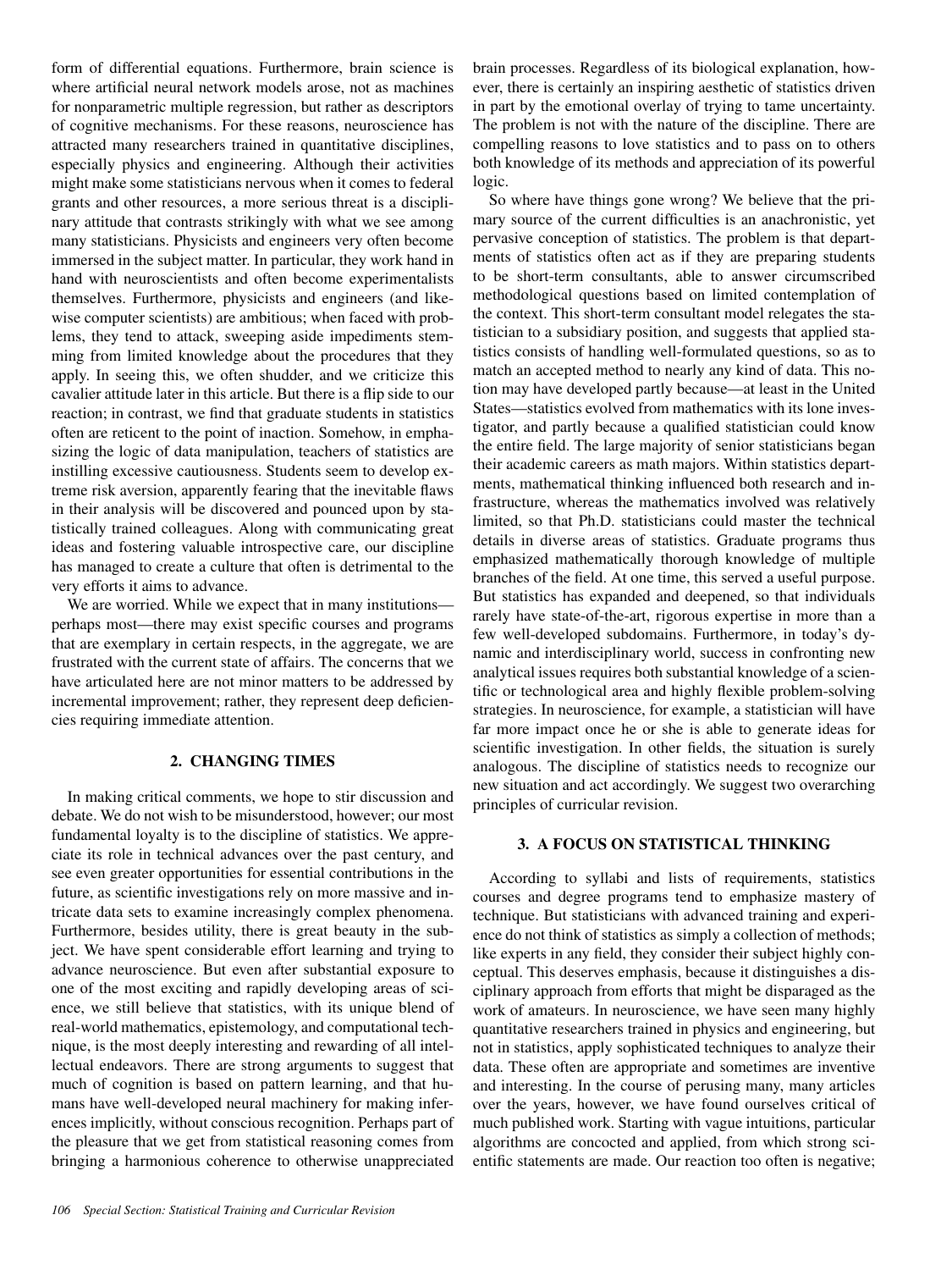we are dubious of the value of this approach, believing that alternatives are preferable. Or we may concede that a particular method possibly may be a good one, but the authors have done nothing to indicate that it performs well. In specific settings, we often come to the conclusion that the science would advance more quickly if the problems were formulated differently—in a manner more familiar to trained statisticians. As an example, neuroscientists developed the highly intuitive "spike-triggered average" to identify an association between a neural spike train, which may be considered a point process, and a continuous stimulus. Point process analysis by a member of Columbia's Department of Statistics (Paninski [2003\)](#page-5-0) has shown that spiketriggered averaging can be inconsistent in some realistic settings, but that consistent estimators may be constructed using generalized linear (or nonlinear) regression models, an approach first championed by Brillinger. (For related references and other examples, see Brown, Kass, and Mitra [2004;](#page-5-0) Kass, Ventura, and Brown [2005.](#page-5-0))

The statistician's perspective, missing from much analysis of neural data, is the most important thing that we can provide. Once students have it, they will be empowered in diverse situations. Thus, we suggest that the primary goal of statistical training at all levels should be to help students develop *statistical thinking.*

What exactly do we mean by this? Different statisticians would use somewhat different words to describe what defines the essential elements of our discipline's approach, but we believe there is general consensus about the substance, which can be stated quite concisely. Statistical thinking uses probabilistic descriptions of variability in (1) inductive reasoning and (2) analysis of procedures for data collection, prediction, and scientific inference. For instance, a prototypical description of variability among data pairs  $(x_1, y_1), \ldots, (x_n, y_n)$  is the nonparametric regression model

## $Y_i = f(x_i) + \varepsilon_i$

in which each  $\varepsilon_i$  is a random variable. This may be used to suggest methods of smoothing the data and to express uncertainty about the result [both of which are part of item (1)] and also to evaluate the behavior of alternative smoothing procedures [item (2)]. One can dream up a smoothing method, and apply it, without ever referencing a model—indeed, this is the sort of thing that we witness and complain about in neuroscience. Meanwhile, among statisticians there is no end of disagreement about the details of a model and the choice among methods (What space of functions should be considered? Should the *εi* random variables enter additively? Independently? What class of probability distributions should be used? Should decisiontheoretic criteria be introduced, or prior probabilities?). The essential component that characterizes the discipline is the introduction of probability to describe variation in order to provide a good solution to a problem involving the reduction of data for a specified purpose. This is not the only thing that statisticians do or teach, but it is the part that identifies the way they think. We provide a bit more discussion of this notion in the [Appendix.](#page-4-0)

Currently, statistical thinking is internalized as a byproduct of extensive statistical training. Elevating it to an overarching goal allows curricula to be assessed according to the way in which statistical thinking is engendered.

#### **4. FLEXIBLE CROSS-DISCIPLINARITY**

Contemporary students see before them a world dominated by "big science," with a host of exciting paths to participate in progress. Many students recognize a fundamental role for statistics, and most see great value in learning statistical methods, but they are increasingly motivated by a desire to solve important problems. In this context, the very best quantitatively oriented students often come from other quantitative disciplines, including computer science, physics, and engineering, and they have many options.

As an example, because of his involvement in computational neuroscience at Carnegie Mellon, one of us (Kass) became aware of an outstanding senior undergraduate, a young woman majoring in computer science at one of the top liberal arts colleges, with nearly perfect GPA and GRE score. She was very interested in computational aspects of neuroimaging and wanted to pursue a Ph.D. However, she had never taken a statistics course, and in fact had taken only one math course beyond calculus. It had not occurred to her that statistics might be a good option, and, from the standpoint of admission to a graduate program in statistics, she presented logistic complications; it was not clear exactly what she would study, or how many years it would take to complete her degree. We must make room for students like this and recruit them.

To attract students with nontraditional quantitative backgrounds, statistics programs must guide these students toward making important contributions in a timely manner. Crossdisciplinary projects will have to play a major role. Once a department accepts as its primary mission helping students develop an ability to think like statisticians, it is freed from the constraints of excessive content and can recognize alternative ways that students can demonstrate their abilities and achievements. On the one hand, we see cross-disciplinary work as essential to anyone with any kind of statistical credentials—and thus to statistical training at every level. On the other hand, we view cross-disciplinary research as an opening to students of varied backgrounds—a way of welcoming them into the fold and a mechanism for streamlining training, making programs more manageable and the discipline more inviting.

To satisfy different kinds of students, programs also must allow multiple pathways toward degrees. Increasing the emphasis on cross-disciplinarity goes hand in hand with reducing the importance of particular courses and thereby decreases programmatic rigidity. Flexibility is paramount. We do not wish to remove theoreticians from our midst; indeed, many nonmathematicians will blossom in theoretical directions. Rather, our aim is to allow a broader notion of who counts as a statistician.

#### **5. IMPLICATIONS**

If someone is able to (i) appreciate the role of probabilistic reasoning in describing variation and evaluating alternative procedures and (ii) produce a cutting-edge cross-disciplinary analysis of some data, should we feel comfortable calling that person a statistician? We think so, and we would like to see our profession broaden its perspective to a sufficient degree to make this possible.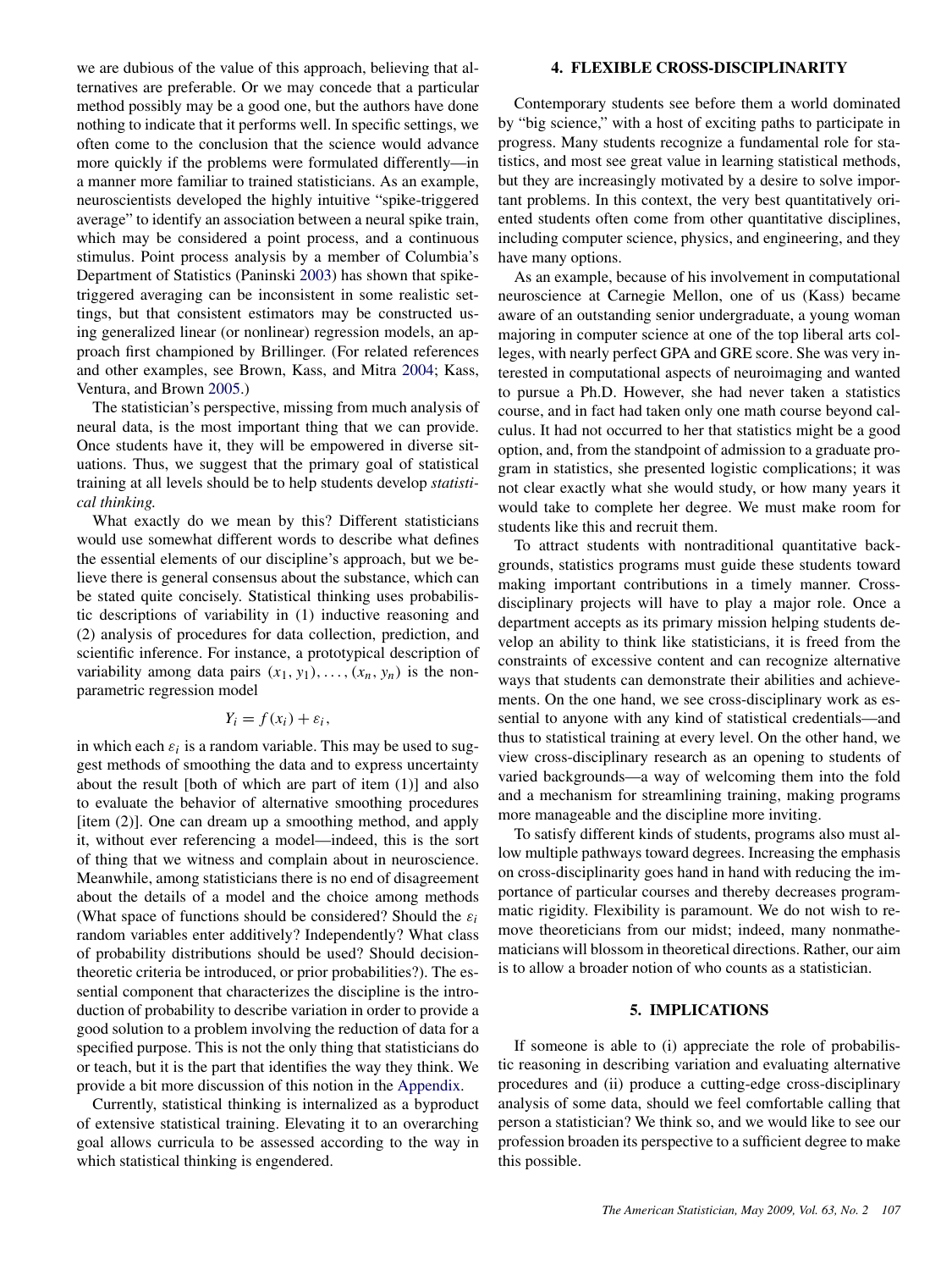We further believe that it is consequential to declare (i) and (ii) to be defining goals for a training program. In applying this at the graduate level, however, we presume that to do "cutting edge" work, along the way a trainee would have had to have learned something about classical techniques, such as linear regression, some area of modern statistics (e.g., nonparametric regression, dimensionality reduction, graphical models), and also general inferential tools, such as the bootstrap and Bayesian methods. Furthermore, appreciation of probabilistic reasoning comes from repeated exposure to it in varied contexts. Both of these require mathematical and computational skills. Thus, we are proposing variations on what is currently in place in training programs throughout the country; each training program formulates (explicitly or implicitly) a list of skills and units of knowledge that are truly essential, and figures out how the items on the list are to be taught and evaluated. What constitutes inculcation of statistical thinking may be in the eye of the beholder—in this case, the departmental training program. On the other hand, we have argued that the status quo is unacceptable. Here are four recommendations.

1. *Minimize prerequisites to research*. There are continual disagreements about the stage at which trainees should do research. We strongly favor making cross-disciplinary projects widely available, even to those with minimal backgrounds. Although advanced trainees will have more tools at their disposal, talented quantitatively oriented students can quickly learn how to apply and interpret statistical techniques without formal coursework—indeed, we witness this repeatedly in neuroscience. There has been a tendency in statistics to have students first understand, then do. But this sequence can be reversed, giving a statistical faculty supervisor the opportunity to demonstrate in practice the value of knowing the theoretical underpinnings of methodology. Perhaps most importantly, as we stated earlier, students who want to solve real problems will be attracted to cross-disciplinary research. At both the graduate and undergraduate levels, exciting research opportunities are likely to be among the best recruitment tools.

2. *Identify ways of fostering statistical thinking*. How should we help our students internalize a principled approach to data collection, prediction, and scientific inference? Appreciation of statistical thinking should begin in introductory courses. Each instructor of a first course in statistics grapples with ideas behind reasoning from data, and much effort has gone into texts for such classes. Although we recognize the many great strides taken by textbook authors, we are not entirely satisfied with the typical content of introductory courses. For example, in teaching young neurobiologists, we have found it helpful to stress the value of probabilistic reasoning through propagation of uncertainty via simulation methods—as in bootstrap confidence intervals or Bayesian inference—and to emphasize "principles" by including explicit discussion of mean squared error. Both topics seem more advanced than what is usually found in elementary texts. To be attracted to the subject, however, the most gifted students must see it as deep, with serious theoretical content. Courses tend to be categorized as either theoretically oriented for math/statistics majors or method-oriented "service courses" for other disciplines, and we find too little similarity

between the two. The main point here is that the first collegelevel exposure to statistics matters. Although for pedagogical purposes, central ideas must remain simple and approachable, we believe that it is important to represent the discipline as being rich in profound concepts. More fundamentally, one goal of every first course in statistics for quantitatively capable students should be to interest some of the students in further study.

At the graduate level, existing curricula succeed in getting students to think like statisticians, but focus on this goal is necessary if programs are to be streamlined. Students will still need exposure to statistical reasoning in multiple diverse settings, together with emphasis on (a) the roles of heuristics, computational considerations, and/or generative models in producing procedures and (b) theoretical performance, balanced by convenience, computational efficiency, and interpretability. Many excellent books on such topics as nonparametric regression, density estimation, time series analysis, and Bayesian methods offer very good comparative discussions combining both theoretical and practical concerns. The only problem we see is that they are designed for full-semester courses, whereas in many cases the modern student may wish to devote only a couple of weeks to each within formal course work. We believe that there is an important place for courses, and texts, that give quick impressions while reinforcing underlying principles.

We also take it for granted—but nonetheless believe it worth mentioning— that training programs at every level should include many opportunities for trainees to interact with experienced statisticians (in, e.g., journal clubs, informal seminars, social events), partly to see how they think about problems, but also to have role models reinforce the joys and benefits of pursuing statistics.

3. *Require real-world problem solving*. Experienced statisticians spend much of their collaborative time trying to understand the nature of the data collection process and its relationship to scientific or technological issues. Some students, especially those with backgrounds in experimental science, tend to be well prepared in this dimension, asking appropriate questions, digging up background material, and readily grasping the big picture. Many others, however, have difficulty making connections among scientific ideas, the resulting data, and appropriate analytic strategies. Having recognized this basic skill for applied statistics, we must help our students develop it. Several methods for doing so exist. Project courses, especially at the undergraduate level, can be helpful. Extended research projects learning by doing—can of course be among the best ways to develop problem-solving skills. An important caveat, however, is that some projects are so well formulated that execution becomes straightforward, and little effort toward big-picture comprehension is needed. We come across students who in the course of doing statistical analyses exhibit remarkably little curiosity about the material they are analyzing. Most likely this is because they have not been taught a systematic approach to problem solving and do not appreciate the payoff from pursuing it.

4. *Encourage deep cross-disciplinary knowledge*. In neuroscience, as elsewhere, statistical training can shape how data lead to useful knowledge. Once the information obtainable from an experiment is clearly understood, a new aspect of the scientific landscape may come into view. Consequently, statisticians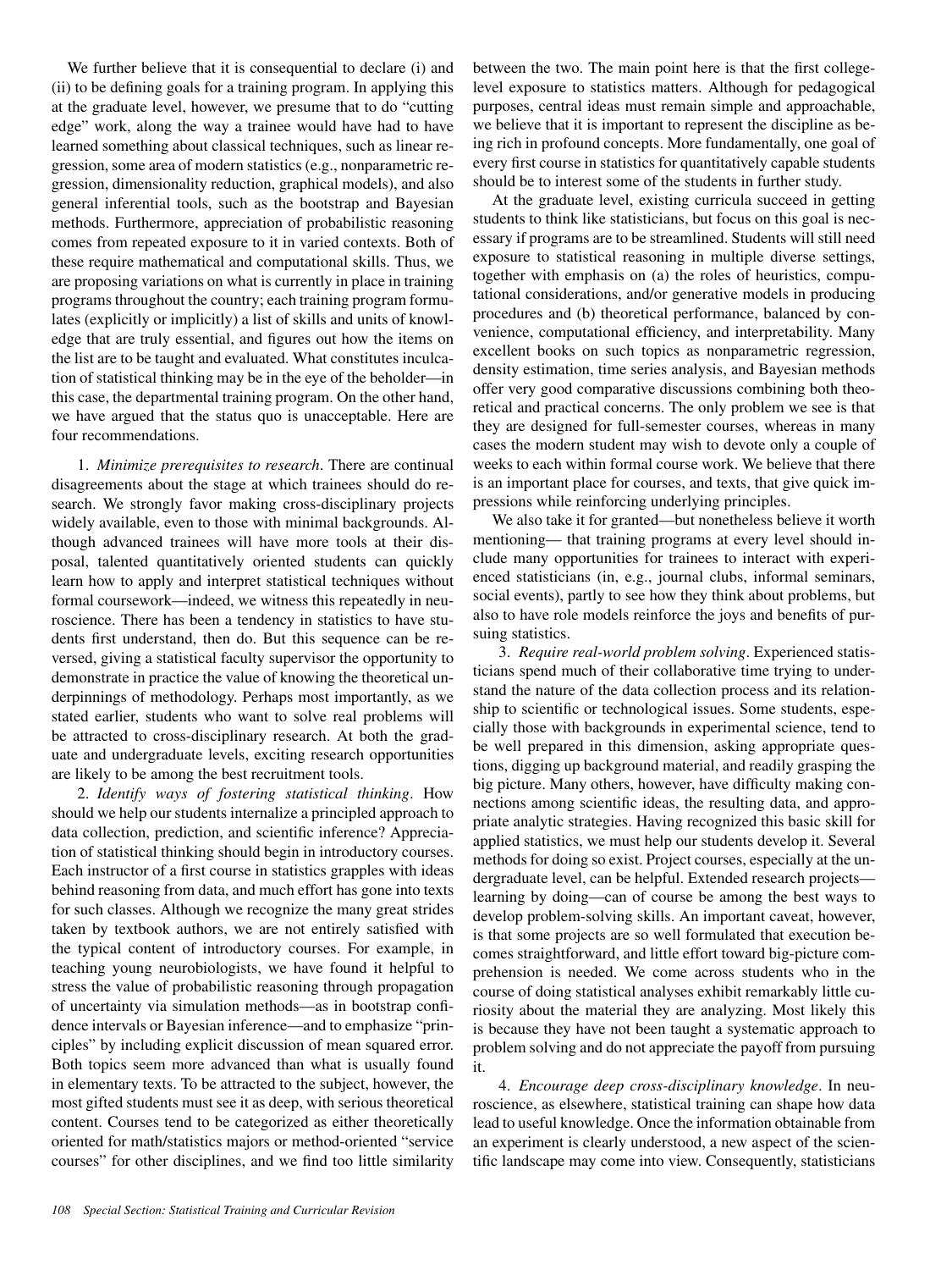<span id="page-4-0"></span>can make major contributions by redefining problems and redirecting data-collection efforts.

In this regard, we distinguish two alternative roles. The first role has been played by both of us; like other senior statisticians in varied domains, we have spent many years learning scientific principles and methods and building collaborations with colleagues, so that our suggestions for research problems and approaches are taken seriously and often followed. The second role requires a deeper commitment to cross-disciplinary training, however. One of us (Brown) became a practicing anesthesiologist in addition to being a statistician. As a result of his extensive physiological knowledge and expertise, he has been able to create a laboratory and is undertaking a series of experiments on brain activity to describe how anesthetic drugs produce the state of anesthesia. Many others in the profession play a similar "principal investigator" role. Two examples are John Quackenbush in the Biostatistics Department in the Harvard School of Public Health and the Dana Farber Cancer Institute, who formulates and executes experiments that use genomic and computational approaches to study networks and pathways in cancer development and progression, and Wing Wong in the Department of Statistics at Stanford University, who conducts experiments on developmental genomics and signal transduction that are informed by statistical considerations.

Faculty who run extradisciplinary experiments and contribute to disciplinary methodology are becoming fairly common in engineering and physics, but not in statistics. The change in attitude that we advocate should in time produce more such people in departments of statistics. In addition to accepting the desirability of these appointments, however, more joint training programs are needed. As models in neuroscience, we can point to our own institutions. The Harvard/MIT Health Sciences and Technology Ph.D. program trains students in quantitative subjects while also having them take substantial medical school courses and serve on rotations in the hospital as a medical student would. Carnegie Mellon's Ph.D. Program in Neural Computation is similar, requiring mastery of a technical discipline (e.g., computer science or statistics) together with multiple courses in the brain sciences, and rotation through experimental laboratories. Again, to attract large numbers of students, course requirements in interdisciplinary programs must be stripped down to manageable essentials. We would like to see more such joint programs that offer credentials in statistics.

#### **6. DISCUSSION**

The report by Lindsay, Kettenring, and Siegmund [\(2004\)](#page-5-0) was aimed at the general community of mathematical scientists. Our discussion has been inward-looking, and critical. Although there is much to be admired in statistical training programs throughout the world, we accuse them of harboring obsolete attitudes about the nature of statistics. Statistics is a wonderful field, but the way in which statisticians view it must evolve. We have suggested defining what our discipline brings to the table, labeling the perspective that we believe to be so fundamentally valuable "statistical thinking." We also have advocated greater encouragement of cross-disciplinary training. Deepening crossdisciplinary involvement and welcoming more experimentalists and other practitioners into the clan of statisticians need not diminish the importance of the theoretical core. Quite the contrary; those with hands-on knowledge of context-driven issues can help identify methodological problems, prodding theory to advance in productive new directions.

Our first main message is that training programs should have a clearer notion of what they intend do. The second message is that these programs generally need to strengthen and deepen their commitment to cross-disciplinary work. In this, we follow many others. We have emphasized the contrast between shortterm consulting and deeper, long-term engagement, which require different attitudes and skills. We are sympathetic to the promise made by Birnbaum [\(1971\)](#page-5-0) that "each student of statistics working with me at any level shall also work systematically with another study adviser representing a scientific or technological research discipline of interest to the student," and we agree with Gnanedesikan [\(1990\)](#page-5-0) that training should focus less on defining the appropriate encompassing content and more on instilling a relevant sense of cross-disciplinary curiosity: "We need a switch turned on, a value established, for impelling statisticians to be challenged intellectually and through a desire to contribute to solving major problems in other fields."

The worth of cross-disciplinary work, and its essential role in stimulating new statistical theory and methods, seems to be much more widely appreciated now than in the past. We want to push harder, partly because we feel that curricular ramifications have not been given sufficient attention, but also because the world needs more statistically oriented scientific principal investigators. Such scientific leadership is, again, not just a recent development. As one example, in the mid-1970s, Fred Mosteller, a master at initiating interdisciplinary collaborations on topics he deemed scientifically important, became interested in the benefits of surgical therapies, which typically are not studied using randomized controlled clinical trials. This led to his formulation of a large research effort involving statisticians, surgeons, anesthesiologists, and public health specialists to investigate the costs, risks, and benefits of surgery (Bunker, Barnes, and Mosteller [1977\)](#page-5-0). Mosteller was not trained in surgery, but he was clearly the intellectual leader of the project. This kind of leadership is not limited in any way to areas in which "principal investigator" has a literal meaning in a biomedical context. As emphasized by Keller-McNulty [\(2007\)](#page-5-0), many of today's big challenges throughout society are tackled by large teams, and these teams are in desperate need of statistical thinking at the very top levels of management. We suggest that a way forward begins with a focus on the fundamental goals of training, combined with a broad vision of the discipline of statistics.

### **APPENDIX: WHAT IS STATISICAL THINKING?**

Snee [\(1990\)](#page-5-0) noted that "many of us talk about statistical thinking but rarely define it." Although the field is so broad that a single notion of statistical thinking cannot possibly be universally applicable, we provided above a succinct definition coming from our own experience that we believe articulates a widely held consensus. We are, at least, in line with Ru-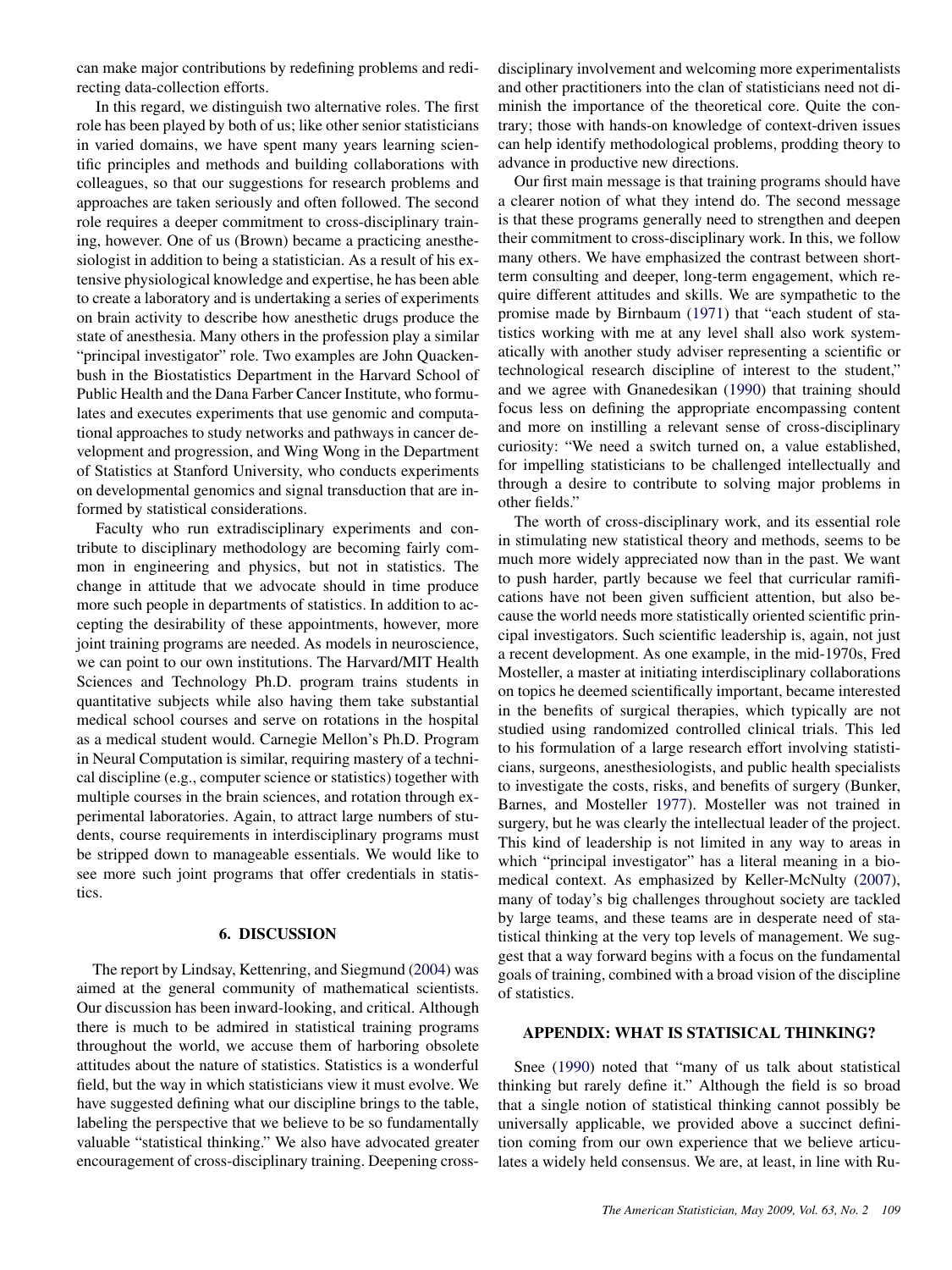#### <span id="page-5-0"></span>bin (1993) when he said that

The special training statisticians receive in mapping real problems into formal probability models, computing inferences from the data and models, and exploring the adequacy of these inferences, is not really part of any other formal discipline, yet is often crucial to the quality of empirical research.

#### Similarly, Mallows (1998) wrote that

Statistical thinking concerns the relation of quantitative data to a real-world problem, often in the presence of variability and uncertainty. It attempts to make precise what the data has to say about the problem of interest.

In combining these points of view, we wished to recognize the centrality of probabilistic reasoning while distinguishing two roles for it. First, there is the inductive movement from description of variation to expressions of knowledge and uncertainty. A probabilistic description of variation would be "the probability of rolling a 3 with a fair die is 1*/*6," whereas an expression of knowledge would be "I'm 90% sure that the capital of Wyoming is Cheyenne." These two sorts of statements, which use probability in different ways, are sometimes considered to involve two different kinds of probability, called "aleatory probability" and "epistemic probability." Bayesians merge these, applying the laws of probability to go from quantitative description to quantified belief, but in every form of statistical inference, alleatory probability is used somehow to make epistemic  $\triangleright$  Breiman, L. (2001), "Statistical Modeling: The Two Cultures" (with discusstatements. This is the first role of probabilistic reasoning. The second role is in evaluating procedures. We understand statistical thinking to be based on these two roles for probabilistic reasoning. This allows us to elaborate our definition of statistical thinking by stating that it involves two principles:

- 1. Statistical models of regularity and variability in data may be used to express knowledge and uncertainty about a signal in the presence of noise, via inductive reasoning.
- 2. Statistical methods may be analyzed to determine how well they are likely to perform.

The downside of spelling out a definition is that it can be easy to get sidetracked on the details. For starters, we intend "signal" to denote general underlying phenomena and relationships of interest, whereas "noise" refers to sources of variation that are being separated from the signal. We find these terms helpful partly because the nonparametric regression model, where they become explicit, is a useful archetype. Furthermore, we believe that there is at least some modest historical evidence to support the importance of such a basic dichotomy. Stigler (1999) considered why psychology adopted statistical methods so much Lehmann, E. L. (1990), "Model Specification: The Views of Fisher and Neyearlier than economics or sociology, and why astronomy did do so even earlier. His answer was that the theory of errors, arising Lindsay, B. G., Kettenring, J., and Siegmund, D. O. (2004), "A Report on the in astronomy, was based on a conceptualization encapsulated by "observation  $=$  truth  $+$  error," and that psychophysics was able to introduce this to psychology via careful experimental design. Using our words, this suggests that the idea of considering data to be generated by combining signal and noise was **Rubin**, D. R. (1993), "The Future of Statistics," Statistics and Computing, 3, essential to the historical development of statistical thinking.

A related detail is that, just as there are disagreements about Snee, R. D. (1990), "Statistical Thinking and Its Contribution to Total Quality," the subtleties of the nonparametric regression model and its application, there are important issues surrounding the role of modeling in statistics. We intend to use "statistical model" very

broadly, with the only restriction being that probability is involved, so that the notion covers models with relatively weak assumptions, as in a two-sample permutation test, or strong assumptions, as in many Bayesian multilevel hierarchical models. Our formulation cannot accommodate the perspective of Breiman (2001), but we believe that it is entirely consistent with the views given in discussions of that article by Cox (2001) and Efron (2001). Here we are also remaining agnostic about the extent to which a model may be "explanatory" or "empirical," as discussed by Cox (1990) and Lehmann (1990), recognizing that "[these descriptions] represent somewhat extreme points of a continuum" (Kruskal and Neyman 1956). Rather, we believe that when Box (1979) stated that "all models are wrong, but some are useful," he was expressing a quintessential statistical attitude.

*[Received September 2008. Revised September 2008.]*

- Birnbaum, A. (1971), "A Perspective for Strengthening Scholarship in Statistics," *The American Statistician*, 25, 14–17.
- Box, G. E. P. (1979), "Robustness in the Strategy of Scientific Model Building," in *Robustness in Statistics*, eds. R. L. Launer and G. N. Wilkinson, New York: Academic Press.
- sion), *Statistical Science*, 16, 199–231.
- Brown, E. N., Kass, R. E., and Mitra, P. (2004), "Multiple Neural Spike Train Analysis: State-of-the-Art and Future Challenges," *Nature Neuroscience*, 7, 456–461.
- Bunker, J. P., Barnes, B. A., and Mosteller, F. (1977), *Costs, Risks, and Benefits of Surgery*, Oxford: Oxford University Press.
- Cox, D. R. (1990), "Role of Models in Statistical Analysis," *Statistical Science*, 5, 169–174.
	- (2001), Comment on "Statistical Modeling: The Two Cultures," by L. Breiman, *Statistical Science*, 16, 216–218.
- Efron, B. (2001), Comment on "Statistical Modeling: The Two Cultures," by L. Breiman, *Statistical Science*, 16, 218–219.
- Gnanedesikan, R. (1990), "Looking Ahead: Cross-Disciplinary Opportunities for Statistics," *The American Statistician*, 44, 121–125.
- Kass, R. E., Ventura, V., and Brown, E. N. (2005), "Statistical Issues in the Analysis of Neuronal Data," *Journal of Neurophysiology*, 94, 8–25.
- Keller-McNulty, S. (2007), "From Data to Policy: Scientific Excellence Is Our Future," *Journal of the American Statistical Association*, 102, 395–399.
- Kruskal, W., and Neyman, J. (1956), "Stochastic Models and Their Applications to Social Phenomena," unpublished lecture at Joint Statistical Meetings, Detroit; referenced by E. L. Lehmann (1990).
- man, and Later Developments," *Statistical Science*, 5, 160–168.
- Future of Statistics," *Statistical Science*, 19, 387–413.
- Mallows, C. (1998), "The Zeroth Problem," *The American Statistician*, 52, 1–9.
- Paninski, L. (2003), "Convergence Properties of Three Spike-Triggered Analysis Techniques," *Network: Computation in Neural Systems*, 14, 437–464.
- 204.
- *The American Statistician*, 44, 116–121.
- Stigler, S. M. (1999), *Statistics on The Table: The History of Statistical Concepts and Methods*, Cambridge, MA: Harvard University Press, Chap. 10.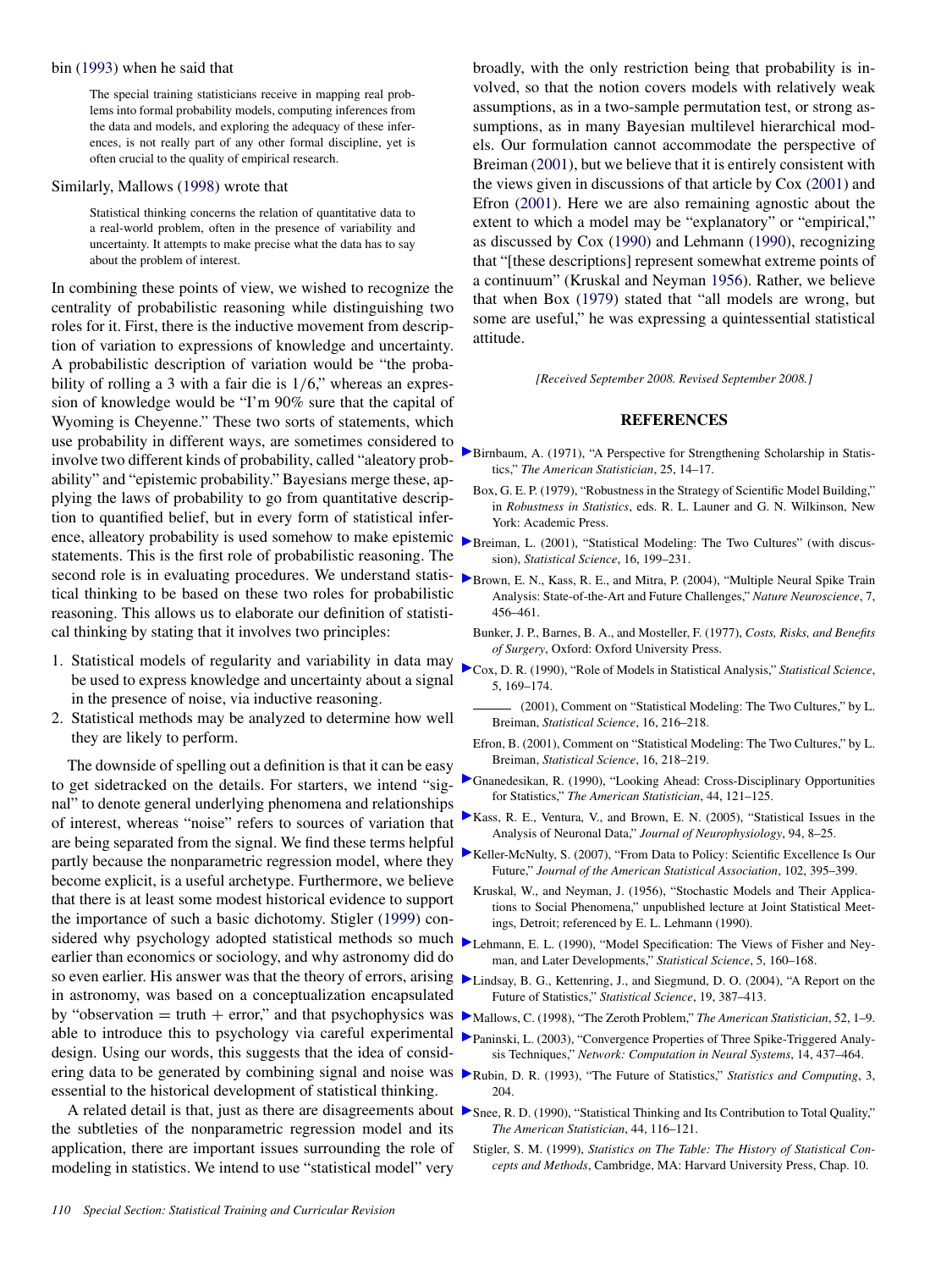#### **This article has been cited by:**

- 1. Julie Legler, Paul Roback, Kathryn Ziegler-Graham, James Scott, Sharon Lane-Getaz, Matthew Richey. 2010. A Model for an Interdisciplinary Undergraduate Research ProgramA Model for an Interdisciplinary Undergraduate Research Program. *The American Statistician* **64**:1, 59-69. [\[Abstract](http://dx.doi.org/10.1198/tast.2010.09198)] [\[PDF\]](http://pubs.amstat.org/doi/pdf/10.1198/tast.2010.09198) [[PDF Plus](http://pubs.amstat.org/doi/pdfplus/10.1198/tast.2010.09198)] [[Supplementary material](http://pubs.amstat.org/doi/suppl/10.1198/tast.2010.09198)]
- 2. Elart von Collani. 2010. Response to 'Desired and Feared—What Do We Do Now and Over the Next 50 Years' by Xiao-Li MengResponse to 'Desired and Feared—What Do We Do Now and Over the Next 50 Years' by Xiao-Li Meng. *The American Statistician* **64**:1, 23-25. [\[Abstract](http://dx.doi.org/10.1198/tast.2010.09190)] [\[PDF](http://pubs.amstat.org/doi/pdf/10.1198/tast.2010.09190)] [[PDF Plus](http://pubs.amstat.org/doi/pdfplus/10.1198/tast.2010.09190)]
- 3. Brian C. Kotz. 2010. Thoughts on the Importance of the Undergraduate Statistics Experience to the Discipline's (and Society's) FutureThoughts on the Importance of the Undergraduate Statistics Experience to the Discipline's (and Society's) Future. *The American Statistician* **64**:1, 15-18. [\[Abstract](http://dx.doi.org/10.1198/tast.2010.09185)] [\[PDF\]](http://pubs.amstat.org/doi/pdf/10.1198/tast.2010.09185) [[PDF Plus\]](http://pubs.amstat.org/doi/pdfplus/10.1198/tast.2010.09185)
- 4. Roger W. Hoerl, Ronald D. Snee. 2010. Moving the Statistics Profession Forward to the Next LevelMoving the Statistics Profession Forward to the Next Level. *The American Statistician* **64**:1, 10-14. [[Abstract\]](http://dx.doi.org/10.1198/tast.2010.09240) [[PDF](http://pubs.amstat.org/doi/pdf/10.1198/tast.2010.09240)] [\[PDF Plus\]](http://pubs.amstat.org/doi/pdfplus/10.1198/tast.2010.09240)
- 5. Robert G. Easterling. 2010. Passion-Driven StatisticsPassion-Driven Statistics. *The American Statistician* **64**:1, 1-5. [[Abstract\]](http://dx.doi.org/10.1198/tast.2010.09180) [\[PDF](http://pubs.amstat.org/doi/pdf/10.1198/tast.2010.09180)] [[PDF Plus](http://pubs.amstat.org/doi/pdfplus/10.1198/tast.2010.09180)]
- 6. Xiao-Li Meng. 2009. Desired and Feared—What Do We Do Now and Over the Next 50 Years?Desired and Feared—What Do We Do Now and Over the Next 50 Years?. *The American Statistician* **63**:3, 202-210. [[Abstract\]](http://dx.doi.org/10.1198/tast.2009.09045) [[PDF](http://pubs.amstat.org/doi/pdf/10.1198/tast.2009.09045)] [\[PDF Plus\]](http://pubs.amstat.org/doi/pdfplus/10.1198/tast.2009.09045)
- 7. Robert A. Oster. 2009. Section Editor's NotesSection Editor's Notes. *The American Statistician* **63**:2, 187-188. [\[Citation\]](http://dx.doi.org/10.1198/tast.2009.0035) [\[PDF](http://pubs.amstat.org/doi/pdf/10.1198/tast.2009.0035)] [[PDF Plus](http://pubs.amstat.org/doi/pdfplus/10.1198/tast.2009.0035)]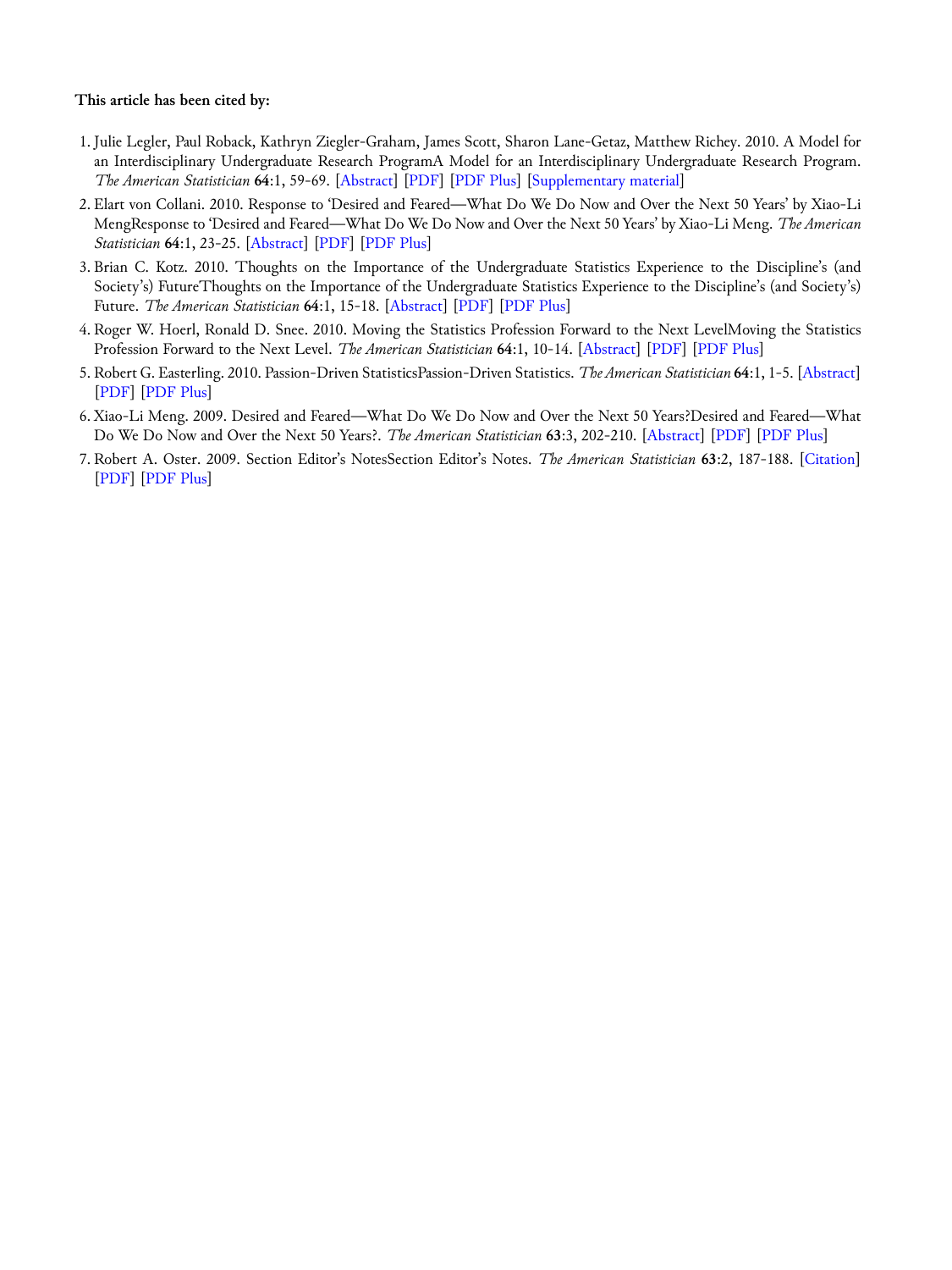## Iain JOHNSTONE

First, I would like to congratulate the authors for a stimulating article on the vital challenge posed by renewing and expanding our graduate education programs in statistics. There can be no doubt that our subject is changing rapidly, and that our training should periodically adapt accordingly.

There is much to agree with in the particular desiderata that they cite, although it is hard to imagine any blanket mandates that must apply in every departmental situation: combine the dazzling variety of institutions (e.g., public/private, research/teaching emphasis, urban/rural, large/small) with the fact that statistics, perhaps uniquely, actually or potentially interacts with *every* discipline of the modern university (in, say, medieval history [see, e.g. Feuerverger et al. 2008]) and surely in varying ways.

Having (mis)spent a few years in university administration, I suggest that inertia and resistance to change of graduate programs are generic traits of organizations, and that statisticians need not feel *uniquely* guilty. Indeed, a physics department chair recently complained to me of similar phenomena! Naturally, having company does not let us off the hook. My comments now turn to challenges of implementation.

I have in mind an energetic statistics department chair who wishes to lead his or her department through discussion and implementation of a curriculum review, likely along the lines propounded by Brown and Kass. This can be a daunting exercise, demanding much time from many people and fraught with land mines, both known and unknown, that if detonated might doom the best-intentioned effort. Perhaps the editors of this journal could identify three or more recent examples of successful innovations in graduate statistics programs and invite the chairs (or other leaders) to collaborate on an article that collects advice, experiences, and good practices. (One example of such an article from the early 1990s is Kettenring (1994).) Such an article might grapple with issues including, but of course not limited to:

- How to define the reformed program's niche and comparative advantage in the diverse graduate statistics marketplace
- How to engage the attention of faculty who may think they are already too busy with research, teaching, and service
- Having gotten this attention, how to avoid being stymied by divergent and often strongly held opinions
- How to build support beyond the department for the new program, for example, with the administration and with other departments in the institution that may be impacted
- How to find resources, within or beyond the institution, for supporting the development of the new curricula
- How to optimize recruitment of well-matched students, including strategies for attracting members of underrepresented groups
- How to maintain focus on the reform over a period of years
- How to measure progress and success.

A second, often thorny issue is tenure review for scholars whose work is primarily interdisciplinary. In many universities, the challenge will be how to make a compelling argument that the interdisciplinary research is done *well*—that is, at a quality level consistent with the institution's criteria for tenure. Even if the statistics department has good procedures for such an assessment, there can be a real issue with "higher" committees that lie in wait along the path to final approval of tenure. This topic was not addressed in the otherwise wideranging IMS Panel on Cross-Disciplinary Research in the Statistical Sciences (1990). It could be helpful if one or more of our professional societies, or even the NRC's Committee on Applied and Theoretical Statistics, would produce a consensus document providing some guidelines on various appropriate ways to recognize and document effective and high-quality cross-disciplinary work by statisticians. Such a document could be referenced as a benchmark in departments' deliberations and perhaps also later as they make the case to university administrations.

- Feuerverger, A., Hall, P., Tilahun, G., and Gervers, M. (2008), "Using Statistical Smoothing to Date Medieval Manuscripts," in *Beyond Parametrics in Interdisciplinary Research: Festschrift in Honor of Professor Pranab K. Sen. IMS Collections*, Vol. 1, Beechwood, OH: Institute of Mathematical Statistics, pp. 321–331.
- IMS Panel on Cross-Disciplinary Research in the Statistical Sciences (1990), "Cross-Disciplinary Research in the Statistical Sciences," *Statistical Science*, 5 (1), 121–146.
- Kettenring, J. R. (ed.) (1994), *Modern Interdisciplinary University Statistics Education: Proceedings of a Symposium*, Washington, DC: National Academy Press.

Iain Johnstone is Professor of Statistics and Biostatistics, Department of Statistics, Stanford University, Standford, CA 94305 (E-mail: *[imj@stanford.edu](mailto:imj@stanford.edu)*).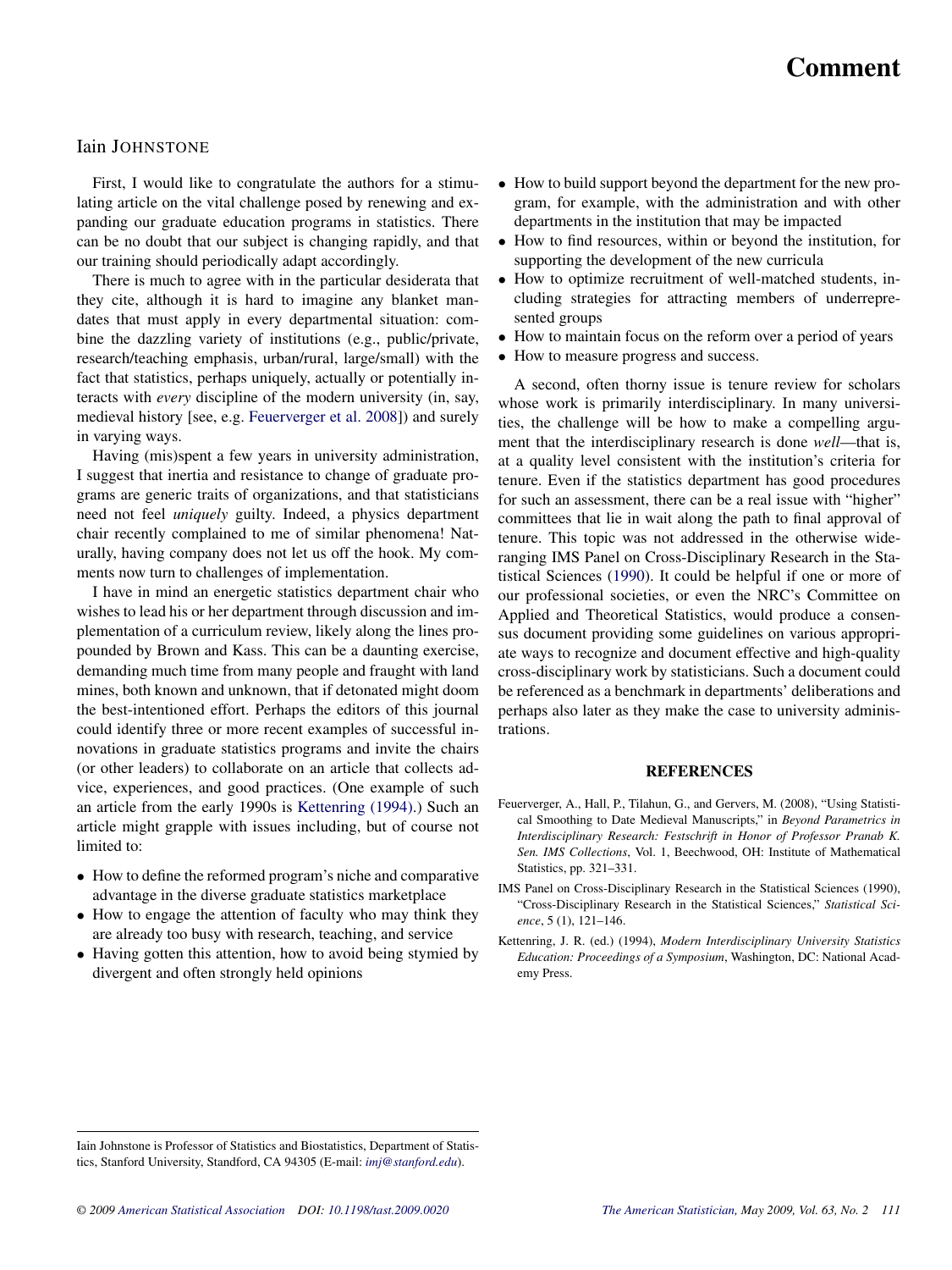## Alison GIBBS and Nancy REID

We extend our thanks for an extremely interesting and provocative article. It will surely influence our thinking as we approach future curriculum reform. The authors' description of the "risk-averse" statisticians produced by our undergraduate programs immediately caught our attention. These graduates are all too familiar to us, and we were happy to see the emphasis on this problem. One of us teaches a graduate course in statistical consulting, and every year our first challenges are to help students find the confidence to tackle an unfamiliar problem and help them learn to acquaint themselves with the data and the meaning of nonroutine questions phrased in the language of a client before attempting to apply sophisticated statistical methods.

Teaching statistical reasoning is difficult. We agree with Brown & Kass that we need to rethink our undergraduate curricula, with a focus on statistical thinking. Their two principles can be used as the underlying theme in all of our courses, both applied and theoretical. But for students to move beyond their reticence to plunge into a real-world problem, they also must have experience in the statistical process, which is the intuition and experience that many of us have acquired only through years of experience. To give our students a running start, we need to engage them in varied rich, real problems. We applaud recent contributions on how to carry this out; for example, Weldon [\(2008\)](#page-9-0) has argued that formalization and structure are necessary, but only after immersion in data, and Nolan and Temple Lang [\(2007\)](#page-9-0) have introduced a method for documenting the statistical problem solving process, including the explorations and false starts that typically are not reported.

Brown & Kass cite the difficulty of finding a textbook for a broad course emphasizing statistical reasoning. We have been profoundly influenced by the classic text by Cox and Snell [\(1981\)](#page-9-0), which we consider the embodiment of statistical thinking, although it must be admitted that students find it rather concise. The text of Davison [\(2003\)](#page-9-0) has something of the same spirit, while covering a wider range of topics.

Brown & Kass differentiate between the training of shortterm statistical consultants and statisticians who will be involved in long-term engagements. Statisticians working in either of these activities will improve any project to which they contribute. And we believe that it may not be important to differentiate between them in the training that statisticians need. The repertoire of a short-term consultant requires much more than mastery of an encyclopedia of techniques and the ability to reduce each practical problem to an approximately appropriate technique. Statistical consultants also must understand the nature and sources of variability in data and the logic of quantitative methods, and have the ability to generate ideas for sensible approaches to understanding the messages hidden in data.

Our experience in statistical consulting only rarely involves straightforward application of a parametric technique in a statistical software package. Our consulting students come to the course thinking that they will succeed with a well-stocked statistical arsenal, and they are surprised by the initial lessons they learn—that almost all of an initial meeting will be occupied by the statisticians understanding the clients' science, and that even if they do not have techniques at their fingertips, their training in statistical thinking makes them surprisingly well prepared to advise on directions to consider in someone else's project. Much more important than acquiring an encyclopedic knowledge of techniques is acquiring experience in applying statistical thinking in a substantial number of situations encompassing a broad range of applications.

Whether training as short-term consultants or long-term collaborators, our students need exposure to lots of real data with interesting contexts. While deep engagement may be difficult to experience in the time-frame of a course, even fairly small projects can teach the important lesson that analysis carried out by a statistician in isolation without continued communication with the client is unlikely to be satisfactory to anyone.

Both of us have had the opportunity to focus on the teaching of statistical literacy to small classes in our freshman seminars. A major focus of our seminars is on using current reports from the news media to teach our students to think critically about the use and abuse of statistics as reported. There are no mathematics or statistics prerequisites for these seminars; many students take them as part of their breadth requirement, and very few students are from quantitative disciplines. Because one aim of the course is to help our students acquire quantitative literacy, we focus on an accessible conceptualization of statistical thinking that encompasses the role of chance in natural phenomena, how we can reason sensibly in the presence of this uncertainty, the influence of the assumptions that we make, and the possibility that we might be wrong. This nontechnical emphasis on statistical thinking has profoundly influenced how we approach our upper-division courses (although it must be said that the upperdivision courses continue to emphasize statistical methods and statistical theory). Brown & Kass suggest that helping students develop statistical thinking should be a primary goal of statistical training at all levels. We agree, but have found that the more advanced the course, the more difficult this is to teach. The students seem to struggle with an expectation of some component of evaluation based on these skills, as do the graders.

Emphasis on statistical thinking goes hand in hand with what Brown & Kass call "flexible cross-disciplinarity." For statistics students to engage in interdisciplinary research, they must be able to call on a store of statistical intuition, and to communicate some of this intuition to other scientists. To learn this, there seems to be no substitute for doing—so how do we get there from here? There are various administrative and organizational hurdles, and the difficulty of overcoming them will vary from

Alison Gibbs is Senior Lecturer (E-mail: *[alison.gibbs@utoronto.ca](mailto:alison.gibbs@utoronto.ca)*) and Nancy Reid is University Professor (E-mail: *[reid@utstat.utoronto.ca](mailto:reid@utstat.utoronto.ca)*), Department of Statistics, University of Toronto, Toronto, Ontario M5S 3G3, Canada.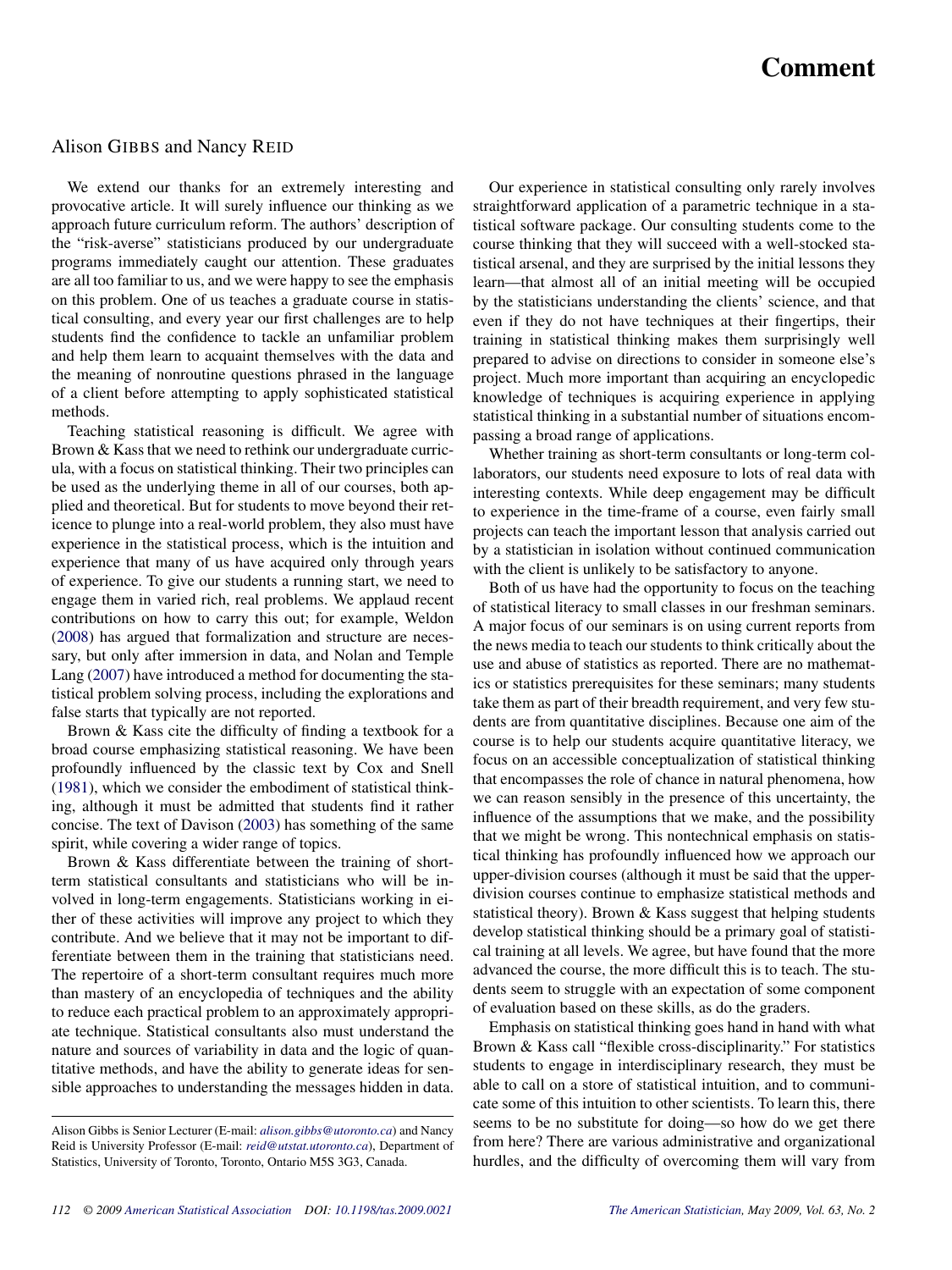<span id="page-9-0"></span>one institution to another, but these are probably relatively minor compared with the hurdle for statistical science of playing a major role in interdisciplinary teams while at the same time maintaining and strengthening the core discipline of statistics. Without this core, it is hard to see where the advancement of statistical thinking will come from. Thus, while admitting an outstanding student with little background in statistics to a graduate program requires administrative flexibility and some determination, it is also the case that a graduate program in statistical science, however broadly construed, should probably require that the vast majority of its students have a fairly strong background in quantitative work. It would be unthinkable to admit students with one undergraduate course in chemistry, or English literature, to graduate study in the field; if statistical science is to be a field, surely a basic set of quantitative skills is needed along with the statistical thinking that we wish to develop.

Many of us were attracted to the field of statistics because of the opportunity, as described by Tukey, to "play in everyone's backyard." We are not sure how one acquires the curiosity necessary to engage in these excursions, but we suspect that it is innate in many mathematically talented students who choose to study statistics. We want to attract quantitatively talented students with this curiosity regardless of their background, but feel that we have the responsibility to ensure they receive training that gives them the flexibility and broad range of interests that is a particular joy of statistical science. To be concrete, if a student's research involves a collaboration in marine biology, with the attendant investment in effort to learn this science and develop a common language for the collaboration, will that student also have the opportunity to develop other collaborations in the future, or is this a commitment to becoming a "statistical marine biologist"? This again comes back to the core; presumably someone well trained in statistical thinking and statistical theory will indeed have this flexibility (and interest), but again, how do we adjust our curricula for students to cover all of these bases?

We close by describing two initiatives in Canada that are related to the themes of this discussion. The need for statisticians to have deep cross-disciplinary knowledge was recognized in the development of the Canadian professional accreditation program for statisticians. There are two levels of accreditation, beginning with Associate Statistician (A.Stat.) and progressing to Professional Statistician (P.Stat.). The requirements for the A.Stat. designation are university courses in statistics, along with demonstrated knowledge in a substantive field other than statistics, as could be obtained by coursework corresponding to a minor in the field, work experience, or a combination of coursework and work experience. The National Institute for Complex Data Structures (NICDS) was formed to develop interdisciplinary teams of researchers with statistical leadership. The conception of the institute was influenced by the success of SAMSI, as well as by the successful and varied infrastructure initiatives in mathematical sciences in Canada. The buy-in from our scientific collaborators has been extraordinarily positive, and research projects have been established in areas of social, health, and physical science. Limitations have included the slow growth of funding, the shortage of statisticians in the pipeline, and, it must be said, some resistance from our statistical colleagues. Nonetheless, we sense an emerging consensus that collaborations like those undertaken by the NICDS are absolutely essential not only for science, but also for the strength of statistical science.

These two initiatives recognize the need for statisticians to acquire cross-disciplinary expertise, but they have a somewhat top-down pressure. The challenge for our discipline is to build from the bottom up; to embed the development of crossdisciplinary expertise in our statistics programs from the outset. This indeed requires a culture shift, and we are grateful to Brown & Kass for initiating what we hope will be an ongoing and passionate discussion across the field. Their article challenges us to rethink our approach to statistical training and statistical research, and we look forward to engaging in this challenge.

- Cox, D. R., and Snell, E. J. (1981), *Applied Statistics: Principles and Examples*, Boca Raton: Chapman & Hall/CRC.
- Davison, A. C. (2003), *Statistical Models*, Cambridge: Cambridge University Press.
- Nolan, D., and Temple Lang, D. (2007), "Dynamic, Interactive Documents for Teaching Statistical Practice," *International Statistical Review*, 75, 395– 321.
- Weldon, L. (2008), "Experience Early, Logic Later," in *OZCOTS-2008 Conference in Melbourne, July 3–4, 2008*. Available at *[http://www.stat.sfu.ca/](http://www.stat.sfu.ca/~weldon/papers/49.experience.pdf) [~weldon/ papers/ 49.experience.pdf](http://www.stat.sfu.ca/~weldon/papers/49.experience.pdf)* (accessed November 19, 2008).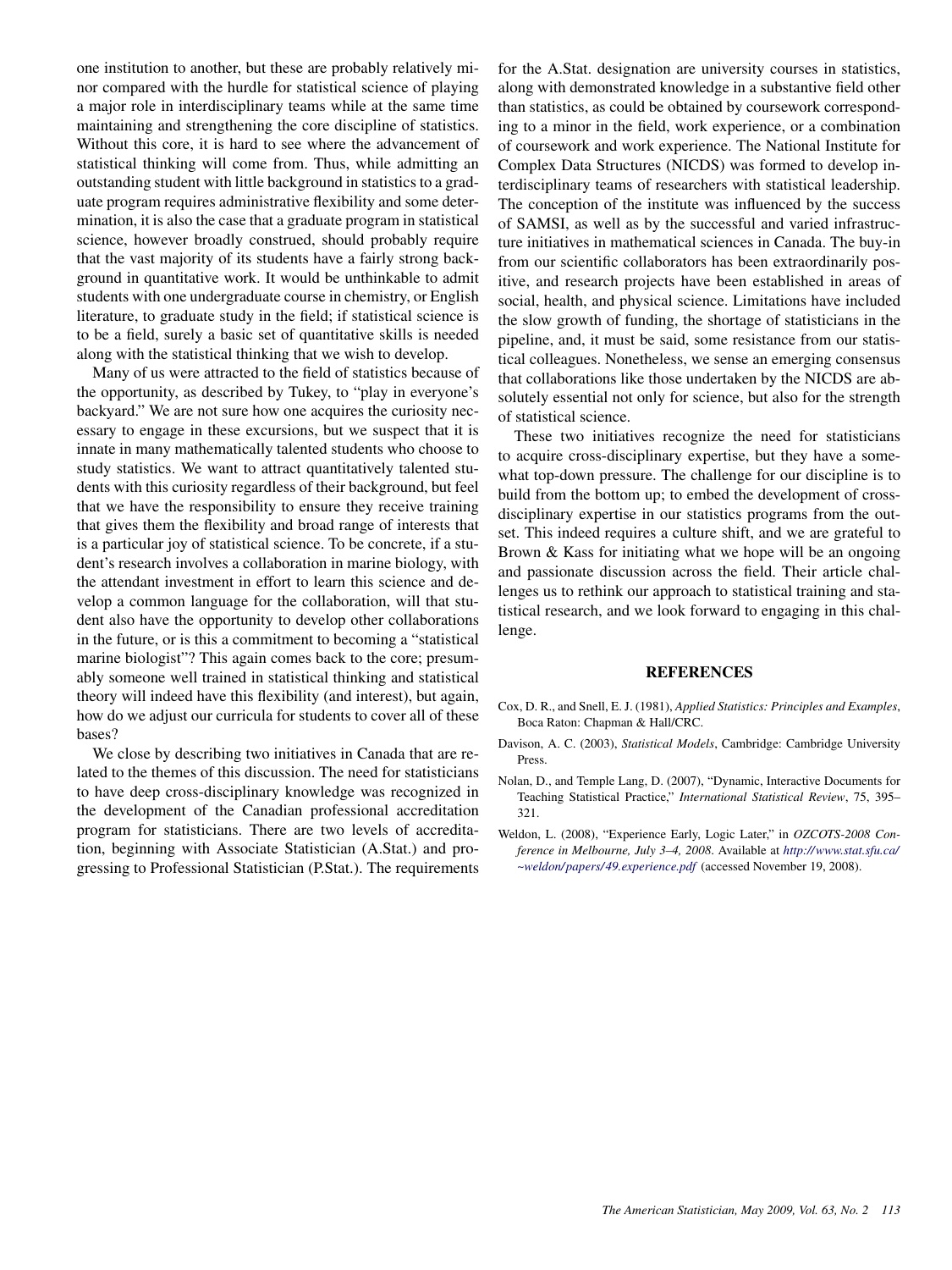## **Comment**

### David MADIGAN and Andrew GELMAN

We agree wholeheartedly with Brown and Kass that something has indeed gone wrong with the way in which we attract and educate students in statistics. The problems begin with the standard unappealing and outdated introductory undergraduate course and persist through many, if not most, graduate programs. Our undergraduate courses focus on an exquisitely narrow set of topics that has changed little in 30 or more years. At the graduate level, we still persist with the increasingly untenable notion that there should be a core (and rather large) body of knowledge that *all* statistics students should know.

We see parallels with the discipline of engineering. Specialization into subdisciplines, such as civil engineering and chemical engineering, has existed for over a century, and while all engineers may share a certain mode of thinking, specific technical knowledge and skills divide along subdisciplinary lines. It is surely premature for statistics to subdivide into hard and fast subdisciplines, but we believe that some degree of specialization is in order. However, we also believe that specialization along applied versus theoretical lines is precisely the *wrong* type of specialization; this particular distinction reinforces the notion of the theoretical statistician developing mathematical artifacts without reference to any scientific enquiry while the applied statistician conducts the intellectually less challenging task of implementing the theory. The compleat statistician must span both aspects.

We believe that the characterization of statistics as a branch of mathematics also underlies many of the problems Brown and Kass describe. According to the Wikipedia entry for "statistician," the core work of a statistician is "to measure, interpret, and describe the world and human activity patterns within it." This seems about right to us—so how is it then that statistics came to be seen as a branch of mathematics? It makes no more sense to us than considering chemical engineering as a branch of mathematics. Both are highly quantitative subjects, and both use mathematics extensively. But in statistics, a purely mathematical agenda is often at the forefront. A statistics department attempting to go against these forces may meet resistance. (A story: We know of a top statistics department that had an interesting applicant with a math GRE of 650 (out of a possible 800). The dean tried to talk the department out of admitting this student. The department stuck to its guns, and the student is doing well.) Statistics departments often recruit mathematically adept students without regard to, for example, their potential to take leading roles in scientific teams. The net result is that our discipline has many outstanding mathematicians but few scientists in the mold of Fred Mosteller.

An example of the new style of statistical thinking described by Brown and Kass appears in the formula  $y = f(x) + \varepsilon$ . What is appealing about this expression is that the focus is on the deterministic model  $f(x)$ , rather than (as is traditional in statistics) the error distribution. Recall that in standard statistical notation, the notation  $f$  (generic mathematical notation for "function") has the privileged meaning of "probability density function." We believe that it is generally more important to model the mean than the error function, and moving to the generic "*f* " is a good start.

Statistics faculty recruiting provides another opportunity to effect change. Departments that kick-start the discipline out of its current rut will have many faculty deeply engaged in *different* interdisciplinary endeavors. Skilled "statistical thinking" cannot derive from experience in just one area. Indeed, one of the difficulties in our occasional efforts within statistics to discuss the future of our discipline is the often-narrow perspective that each of us brings to the table. Brown and Kass have done an outstanding job of generalizing from their neuroscience perspective, but nonetheless, the perspective of a social science statistician or a clinical trials biostatistician, to pick two examples, inevitably would be different and no less important.

Finally, as statisticians we should show some humility when recommending methods to others. For example, education researchers have long accepted the importance of randomization and other methods for facilitating "evidence-based" inference. But when devising our own educational plans, we resort to the usual mixture of introspection and anecdote that we deplore in others. We know of no easy way around this incoherence, but it should at least make us wary about over-certainty in our recommendations.

David Madigan is Professor (E-mail: *[madigan@stat.columbia.edu](mailto:madigan@stat.columbia.edu)*) and Andrew Gelman is Professor, Department of Statistics, Columbia University, New York, NY 10027.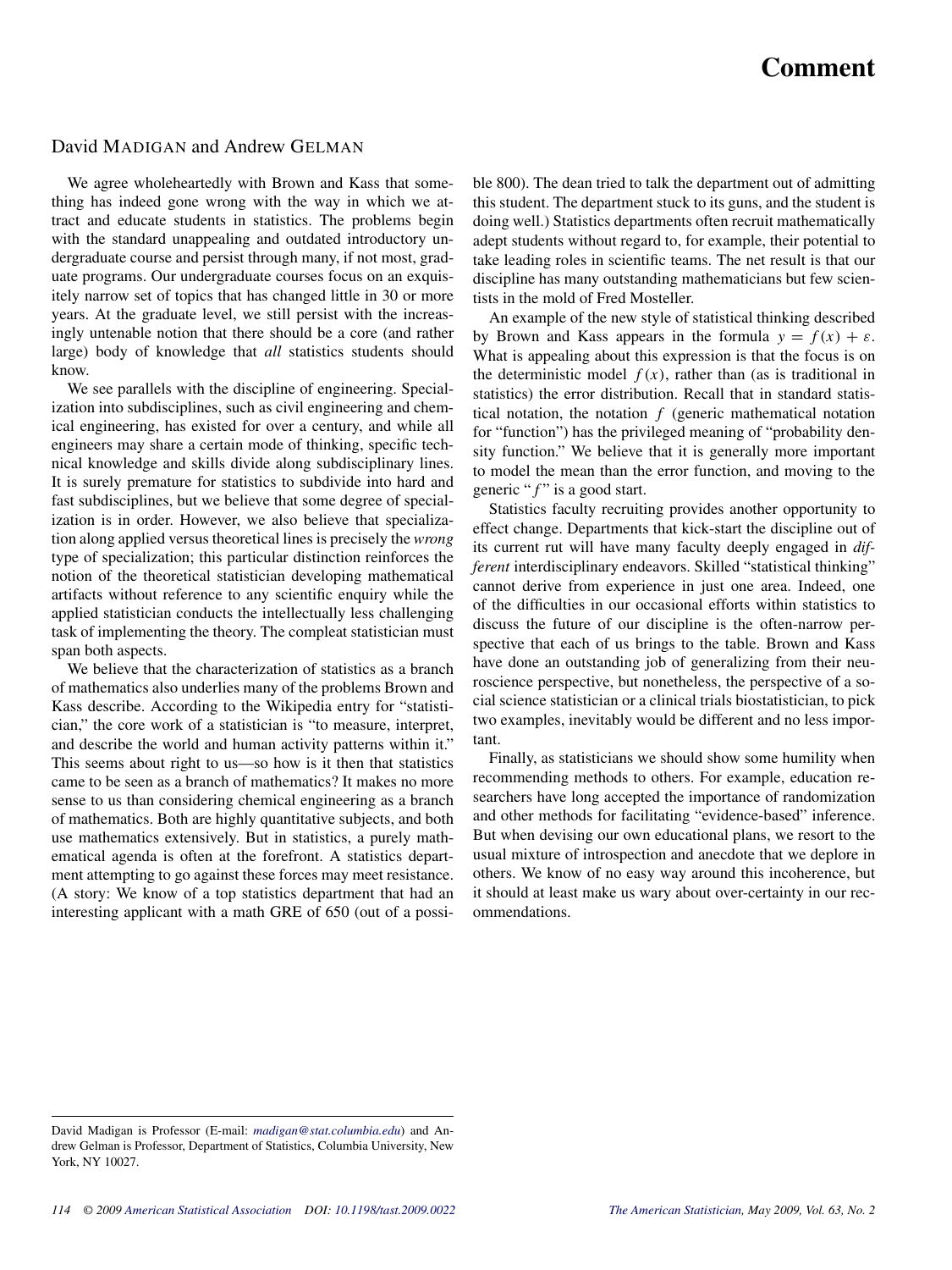## Samad HEDAYAT and John STUFKEN

Brown and Kass present a set of recommendations for changes in how we should train statisticians. Based on their experience in neuroscience, they lay out a plan that promotes a strong emphasis on interdisciplinary training and more flexible admission standards for graduate students. They also propose changes in graduate programs and curricula to enable other components of their plan. They suggest that these changes will be critical for our discipline to remain vibrant.

Keeping our field vibrant by making important contributions to scientific problems is obviously a highly desirable and vitally important goal. But the proposed path toward reaching this goal is highly challenging, potentially perilous, and, if we are not extremely careful, possibly even counterproductive. We hope that the article and comments will stimulate a broader discussion on this important topic.

As Brown and Kass point out, they are not the first to draw attention to the inadequate training that our students receive and the need for action. "Good statistics is not equated with mathematical rigor or purity but is more closely associated with careful thinking*....* We must help recruit strong students to statistics*...* by improving our courses and programs." Thus wrote Hogg [\(1991\)](#page-12-0) in an article titled "Statistical Education: Improvements Are Badly Needed."

Indeed, a vibrant discipline should have a continual discussion on the adequacy of its programs in meeting new and continuing demands. As observed by Brown and Kass, there are many new demands. Although statisticians have long found their inspiration in applied problems, the massive amounts of data collected nowadays call for new statistical methods, innovative approaches, and often a deep understanding of the scientific problems. The opportunities for statisticians are virtually limitless, and many have found ways to benefit. So have many others with a quantitative knack. Although these opportunities come with gigantic challenges (see also Lindsay, Kettenring, and Siegmund 2004), it is absolutely critical that we embrace the opportunities and overcome the challenges.

Brown and Kass propose a path by which to do this. This is a very welcome contribution, although we believe that great care is needed when deciding whether to follow this path. In the remainder of this comment we focus on some of the issues that give us pause and that should be part of the envisioned broader discussion.

*Workload*. Successful implementation of the proposed path implies a significant increase in faculty workload. For details, we refer to some of the comments below. Active faculty do not have spare time, so something will have to give. This may require a change in how we view and account for our teaching loads, which could meet with major institutional objections.

*Mentoring*. Whereas dedicated mentoring of students is important under any circumstance, it becomes absolutely critical as we increase the flexibility of our programs and broaden the spectrum of students that enter these programs. Mentoring of students who traditionally have not been part of our programs will be extremely challenging. We wonder how many programs are well prepared for the additional burden that will come with this. Although some probably are, we expect that many are not.

*Training for Faculty*. While some statistics faculty are already heavily involved in interdisciplinary collaborations, the proposed path would require that many more move in that direction. Some will not be willing to do so (and others should not be, based on their areas of strength). But even for those who are willing, learning another field requires a major investment of effort and time. Although this investment is required to be an effective mentor, enabling faculty to accomplish this will require workload adjustments or other incentives.

*Academic Requirements*. For many departments, a successful transition to the model that Brown and Kass advocate will require drastic changes in how promotion and tenure cases are evaluated. If we expect a nontenured assistant professor to develop and maintain meaningful interdisciplinary collaborations, then we must recognize that this will require a huge investment of time and effort. Based on current expectations of research productivity, the nature of publication outlets, development of an independent research program, and so on, such a person may have a difficult time obtaining tenure. For many departments, this will require major changes.

*Academic Inertia*. It is hard to make major changes in academia, especially if these require money (even when there is the potential to bring in more money in the future) and involve structural changes in faculty workloads. There could be major almost insurmountable obstacles to achieving the vision expressed by Brown and Kass at many institutions.

*Leadership*. Successful implementation of the proposed plan will require exceptional leadership at many different levels, from local departments to national organizations. It can be argued that as a discipline, we do not exactly have a stellar record of providing this type of leadership.

*Postdoctoral Programs*. Statistics has only a limited number of successful postdoctoral programs. This is often attributed to the job opportunities for statisticians in industry and government. But if most statistics units at research universities were to develop postdoctoral programs and insist on filling their tenuretrack positions with candidates who have postdoctoral experience, then we could make a major step forward in training future statisticians. The additional, say, 2 years of postdoctoral experience would, in combination with the years as a graduate student, enable training that could offer breadth and depth in

Samad Hedayat is Distinguished Professor, Department of Mathematics, Statistics, and Computer Science, University of Illinois at Chicago, Chicago, IL 60607-7045 (E-mail: *[hedayat@uic.edu](mailto:hedayat@uic.edu)*). John Stufken is Professor and Head, Department of Statistics, University of Georgia, Athens, GA 30602 (E-mail: *[jstufken@uga.edu](mailto:jstufken@uga.edu)*).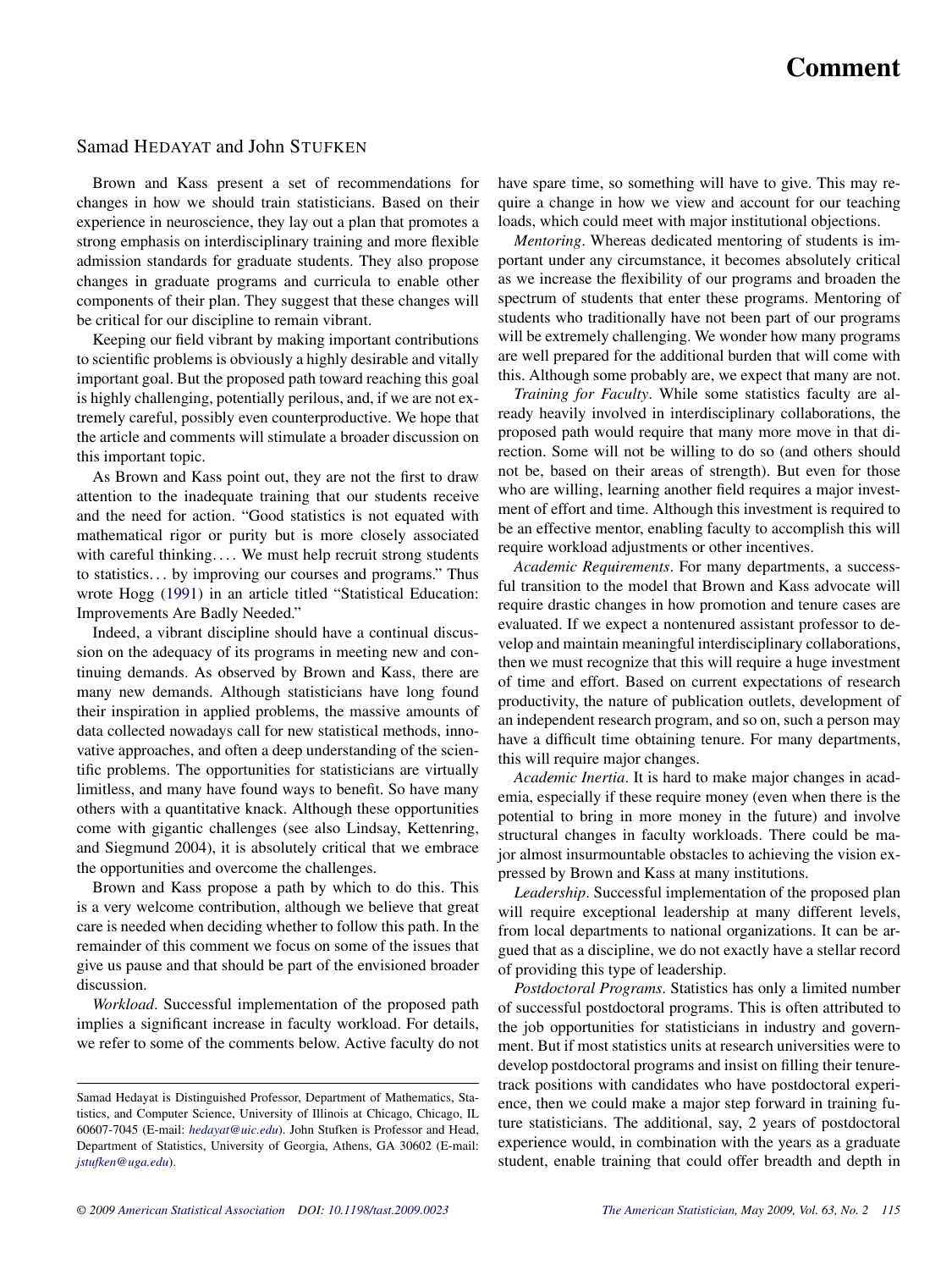<span id="page-12-0"></span>statistical methods and theory, knowledge of another field, and meaningful interdisciplinary experience.

*The Core*. In our drive toward meaningful interdisciplinary collaborations, we need to remain mindful to strengthen the core of statistical research (Lindsay, Kettenring, and Siegmund 2004). Without that core, we do not have a cohesive discipline. Our departments are not large enough, and never will be, to represent every "flavor" of statistics. Therefore, along with flexibility within programs, recognizing the value of variability among different units of statistics is critical. We need some balance in terms of the type of departments that we have.

*The Pipeline*. In view of the opportunities, it is clear that there are not enough of us. More attractive curricula advocated by Brown and Kass should help alleviate this problem to some extent, but the STEM initiatives demonstrate that there are fundamental pipeline issues across the sciences and engineering. We must work alongside other disciplines to attract more students to the sciences. There is also the question of how we would handle the desired growth in the number of graduate students; in this day and age, can we expect major increases in the number of faculty in our departments? Another issue that has a great potential impact is that AP high school statistics has exploded in recent years. The number of exams taken grew from 58,230 in 2003 to 98,033 in 2007 (College Board 2008). This also means that many students with quantitative interests will get their first exposure to statistics in high school, and will get turned on or off at that level. Consequently, one of the most critical steps in addressing the pipeline issue is better preparation of high school teachers for teaching statistics. Although small groups in our community have been very active in this area (e.g., the ASA/NCTM Joint Committee on Curriculum in Statistics and Probability and the ASA's initiative on Guidelines for Assessment and Instruction in Statistics Education), we have a very long way to go toward putting qualified teachers in our high

school classes (not to mention teachers who provide even earlier exposure to statistical ideas).

*Funding*. There is not enough funding for statistics. Whatever the reason for it, this lack of funding lies at the very center of many of our problems. We need high school teachers that are better prepared, improved curricula and better training programs, more funds to support the larger number of students that we hope to attract, funds to develop postdoctoral programs, and funds for many of our current faculty to acquire depth of knowledge in another discipline. Funds are available for these purposes from both the NSF and NIH, with recent increases for interdisciplinary opportunities. One could argue that we have not taken sufficient advantage of the available opportunities, and there is probably some truth to that, but it also is easy to argue that the odds have been stacked against us. As advocated by Lindsay, Kettenring, and Siegmund (2004), it is critical that the leaders of our discipline work with funding agencies to find creative ways to fund training and research programs in statistics.

Many of the foregoing issues are intertwined. It will take a collective effort to address them, and the pace of any progress will necessarily be modest. Nonetheless, in this time of tremendous opportunity, it would be a shame if we were not able to make a concerted attempt to tackle the challenges, and we are hopeful that the contribution by Brown and Kass can be an inspiration for further discussion and action.

- College Board (2008), "The 4th Annual AP Report to The Nation," available at *[http://professionals.collegeboard.com/profdownload/ap-report-to](http://professionals.collegeboard.com/profdownload/ap-report-to-the-nation-2008.pdf)[the-nation-2008.pdf](http://professionals.collegeboard.com/profdownload/ap-report-to-the-nation-2008.pdf)*.
- Hogg, R. V. (1991), "Statistical Education: Improvements Are Badly Needed," *The American Statistician*, 45, 342–343.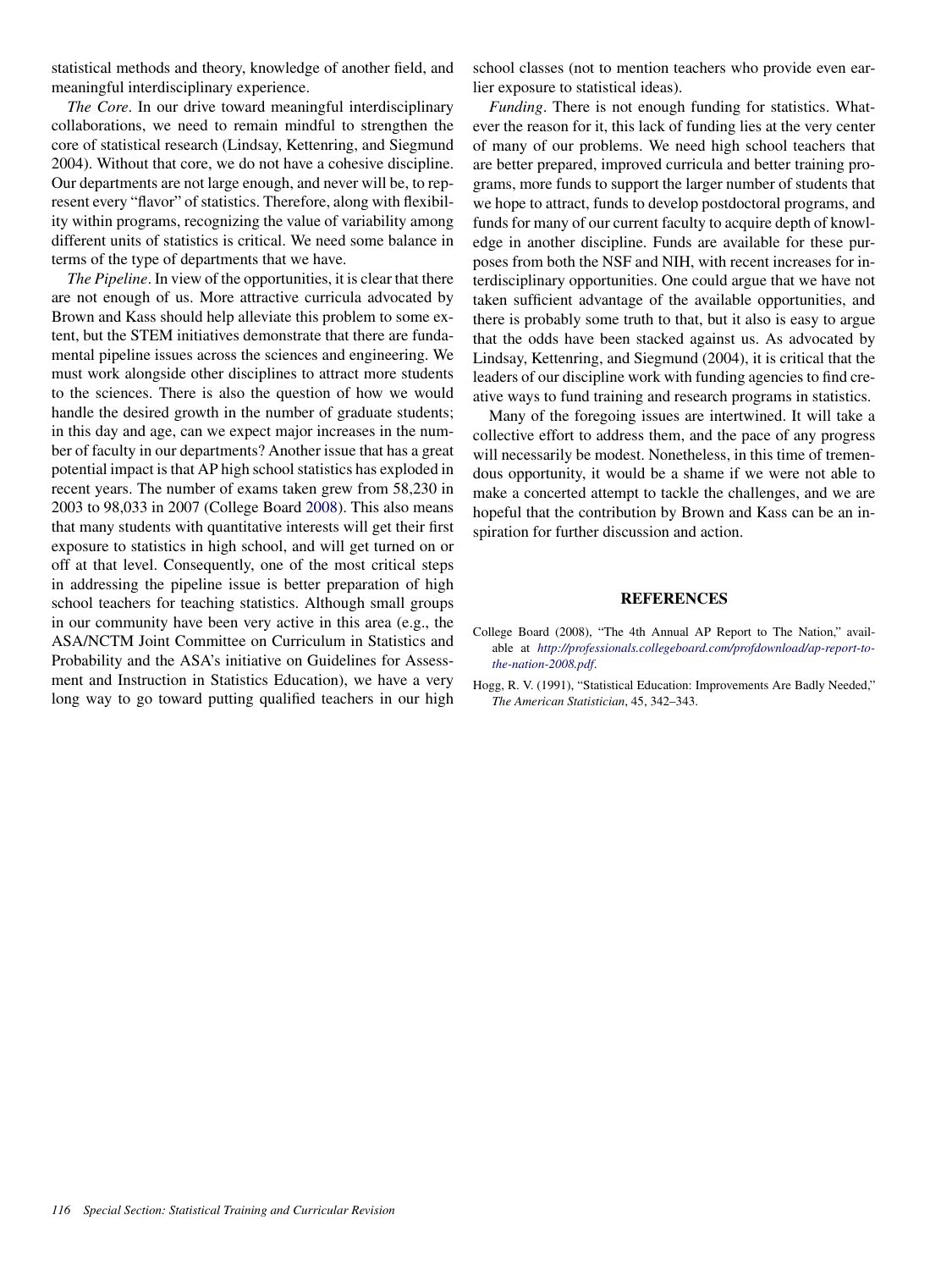## Deborah NOLAN and Duncan TEMPLE LANG

We want to congratulate Emory Brown and Rob Kass on an important, timely, and compelling article. They challenge each of us to think very seriously about the future of statistics education and practice, and our role in that evolution. Along with Brown & Kass, we too believe it essential for the health of the field to make significant changes and additions to the content and focus of statistics training at all levels to attract, retain, excite and inspire students to become statisticians. To us, it seems "obvious" that we should broaden our view of statistics education to incorporate, alongside existing mathematical content, the process of real-world data analysis, skills in computing and data technologies, and statistical experience in scientific contexts. Based on our experience, we believe that statistical programs need to:

- Focus on statistical experience, reasoning, and applications *throughout* statistical training
- Recognize computing as an essential building block for statistical learning, creativity, exploration, and practice
- Design new courses and curricula to attract bright, motivated students to the field
- Change the culture of statistics training to engage students in active, participatory "effortful learning" in addition to critical study.

We continue this comment by providing some details and our thoughts on these four important aspects of statistics education. We then describe some of the activities that we have pursued in our research and our teaching on these topics, and suggest how these might provide possible practical solutions to some aspects of the significant challenges enumerated by Brown and Kass.

We have been thinking about and working on making changes in these directions for many years. We believe strongly that the field of statistics is at a crucial tipping point, and that bold measures of reform in statistics curricula are called for. The changes are necessary both to attract and prepare future statisticians and to keep pace with the rapidly changing "big science" fields. Our experiences over the last 10 years have shaped our views on the subject. These experiences include:

- Organizing a summer school that engages students in applied research projects of statisticians, with an aim of encouraging undergraduates to apply to statistics graduate programs
- Designing and teaching new courses in statistical computing and data technologies
- Teaching faculty how to teach computing
- Revamping a graduate program to broaden the curriculum and the graduate student population
- Exploring how to make research activities and results available through dynamic, reproducible, interactive documents.

Before continuing, it behooves us to make explicit a few parameters in this discussion. When considering statistics training programs, there are several different levels and career goals to take into account: undergraduate preparation for the workforce, undergraduate preparation for graduate school, Masters preparation for the workforce, and Ph.D. preparation for academia and careers outside of academia. With one exception related to an introductory course to attract freshmen into the major, our discussion focuses primarily on advanced undergraduate and graduate students, not the service-oriented introductory statistics class. Commonalities and differences can be found across these different levels of training. One important commonality is teaching data analysis. The collective perspective is that data analysis is taught in all statistics programs; however, the phrase "data analysis" has many connotations, and we believe that it is often the case that "data analysis" experience is simply illustrating a particular statistical method by applying it to a pedagogically chosen data set. We use the term quite differently, to refer to formulating a statistically oriented approach to a scientific question, which involves much more than just applying one or more statistical methods. Also, when we refer to "computing," we mean not simply programming or numerical algorithms, but rather the broader notions of computational concepts, ideas, and skills for statistical inquiry and working with data. Both of these concepts are core elements of statistical thinking.

*Statistical Experience.* For those learning statistics, the intuition and experience required for good statistical practice are the hardest things to learn (Wild and Pfannkuch [1999\)](#page-17-0) and to teach. They involve very different types of concepts and a new *dimension* of thinking than in mathematics. After years of studying mathematics and statistics from textbooks, statistics students have learned a toolbox of methods, but not necessarily how to frame a question in a meaningful way, for example, balancing constraints, resources, and context. Students may know how to use one or more of these tools but are not masters of the tools, and often use them with trepidation. They need training and practice in mapping a scientific question into a statistical approach and developing understanding, experience, and intuition of when and how to use statistical methodology in the scientific context. These are essential skills in statistical thinking that involve many aspects beyond selecting and applying statistical methods to data. However, most courses focus explicitly on statistical methodology, either the theory or the "application," and very few address the essential larger context. A result of this

Deborah Nolan is Professor, Department of Statistics, University of California, Berkeley, CA 94720 (E-mail: *[nolan@stat.berkeley.edu](mailto:nolan@stat.berkeley.edu)*). Duncan Temple Lang is Associate Professor, Department of Statistics, University of California, Davis, CA 95616 (E-mail: *[duncan@wald.ucdavis.edu](mailto:duncan@wald.ucdavis.edu)*). The authors were supported in part by NSF grants DUE 0618865 and DMS 0636667.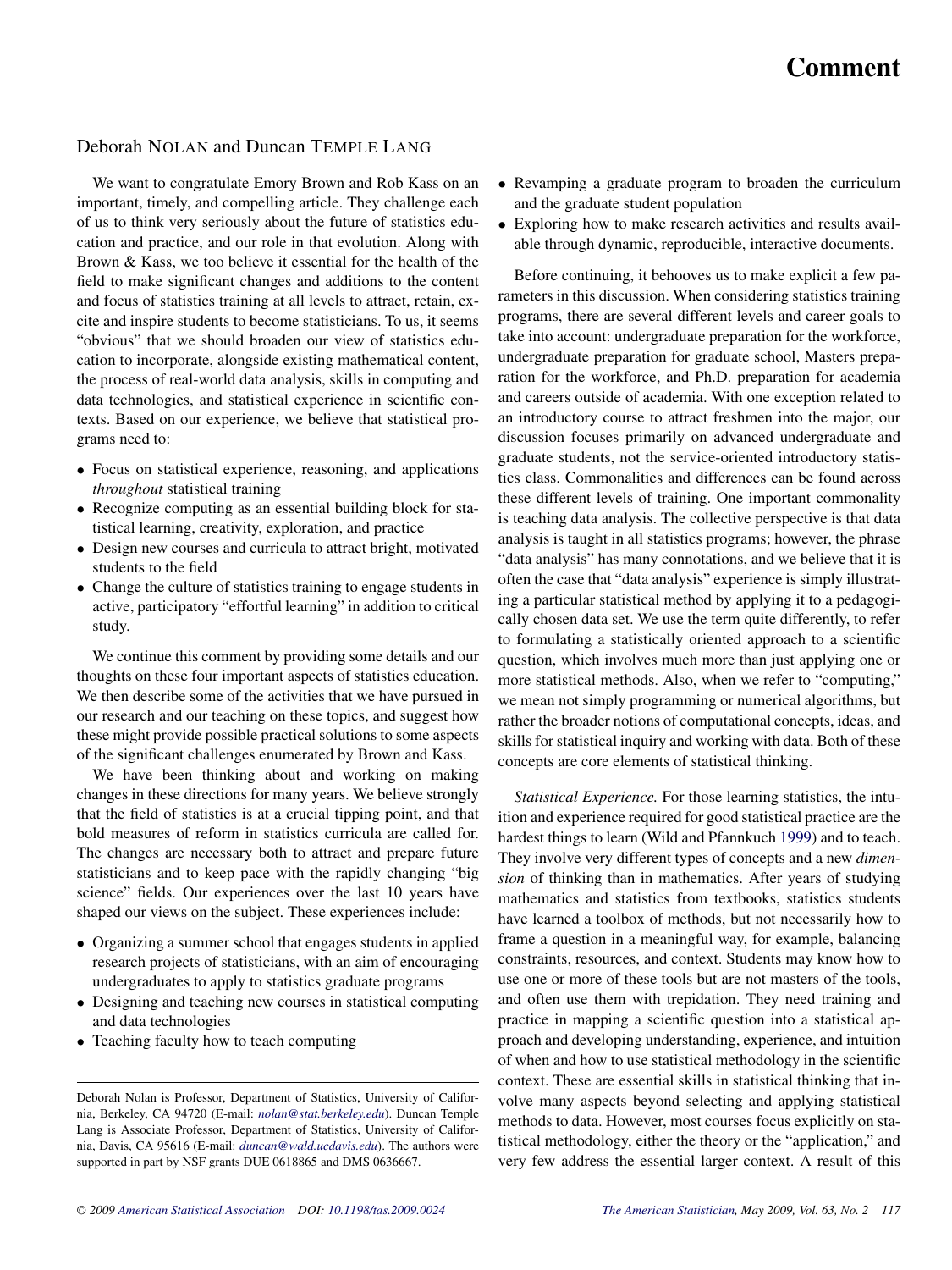focus on techniques is to train students as confirmatory consultants rather than engaged scientific collaborators. To add this important dimension to statistics programs, we advocate regularly teaching statistics at all levels from the standpoint of statistical concepts flowing from contextual problem solving with data. We realize that this is challenging, but that does not excuse us from avoiding it.

*Computing.* Traditionally, education and research in statistics have relied primarily on mathematics. However, the enormous increase in computational power over the past 20 years provides numerous opportunities for the field for both statistical practice and statistical education. Computing represents an alternative, complementary medium to help students understand and explore statistical concepts and methods. The ability to simulate and compute gives students and researchers a tangible laboratory for exploring statistical concepts to concretize mathematical abstraction, and provides a forum for gaining insight and intuition about potential new methodologies. Through computing, students actively engage in constructively framing instructions to do a particular task, for example, designing experiments to explore or confirm understanding of concepts. This is quite different from mathematical exposure to statistical concepts, where the student is passively accepting the results of theorems or cautiously manipulating symbols to prove a concept known to be true. If students had as much background in computing as they do in algebra and calculus, we would be able to exploit this additional medium much more effectively.

Besides leveraging the computer for pedagogical purposes, computing in its own right is an essential part of statistical training. Statisticians use computers almost exclusively to access data; filter, process, and explore data; iteratively model the data; and report findings about the data. Each of these steps requires a computer, and in fact each requires very different computational skills. Computing also provides a source of new research problems, such as stochastic algorithms, understanding computer networks, and software reliability. Furthermore, it has changed the nature of other scientific problems by providing a medium for acquiring and exchanging both data and statistical methods in such areas as computational biology, astrophysics, aeronautics, transportation engineering, and medicine. Without computational skills, one simply cannot engage in the application and practice of statistics, regardless of one's knowledge of the concepts. In addition, a good foundation in concepts of scientific and statistical computing and data technologies is essential to the ability to continue to adapt to rapid technological changes. Because most statistics students go on to apply statistics rather than study it academically, computational skills are vital, but as with data analysis, it is a dimension omitted from many statistical curricula.

*Attracting Students.* We agree entirely with Brown & Kass that statistical thinking and interdisciplinary interaction (or better, immersion) is key for a statistics student to learn. Brown & Kass also recommend presenting statistics as a deep subject, with serious content. Again, we wholeheartedly agree, and also add that we must present it as vibrant and relevant in the modern world as well as for the future. The repeated focus

throughout undergraduate and graduate courses on the same concepts at different levels of mathematical rigor presents the view that the important statistical ideas have all been developed. Indeed, many students, even graduate students, do not encounter methods developed within the last decade or two within their courses. Also, the repetition of the classical material is not a compelling approach to attracting good students to the major. Similarly, in our experience at the graduate level, this approach does not attract students to advanced study or prepare them for research. The traditional statistics curriculum is based on the need to first present an intellectual infrastructure for understanding the statistical method. But instead, statisticians need to lead with real and interesting scientific questions and show how statistics "saves the day." Early and continued exposure to statistics in this form we believe will excite and interest students. They will be eager to learn about the statistical theory and take the more traditional classes on the fundamentals that we offer.

*Changing the Culture.* As Brown & Kass note, the culture of statistics is more one of confirming other people's work, and often criticizing it. A culture of changing the world, attacking the very hard problems, and "dreaming big" is associated more with physics, computer science, and engineering and seems to be quite removed from our field. Perhaps this "caution" is the nature of statistics and a good thing. However, being cautious and circumspect is quite different from a "can't do" attitude. As Brown & Kass note, we must instill in our students the selfconfidence to immerse themselves in the subject matter discipline and work alongside the content experts. In our view, statistics students equipped with the unique skills of computing and experience with data can gain this confidence and be welcomed into scientific teams because they have something unique to contribute.

#### **1. CHALLENGES, EXPERIENCES, AND SOLUTIONS**

*The Role of Introductory Courses.* Over the last decade, many educators have focused attention on improving introductory statistics courses. These courses service thousands of students who take only one statistics course, typically to fulfill some general education requirement of the university or their degree program. However, the introductory course can be viewed as a recruitment opportunity rather than solely a vehicle for providing basic statistical literacy to the masses. We believe the field and the students would be significantly better off if this course showed the challenges and applicability of statistics to important policy and scientific decision making in many contexts, and taught students how to think statistically and creatively in these contexts. How can we present the role of statistics in addressing "big science" problems in introductory courses? One possibility is to develop an "honors course" for a small group of students that is creative and bold in the research-like experiences it provides.

Our experience in developing and running a summer program in statistics with Mark Hansen (Hansen, Nolan, and Temple Lang [2006\)](#page-17-0) provides ideas on how such a course might work. In the summer program, undergraduates with limited backgrounds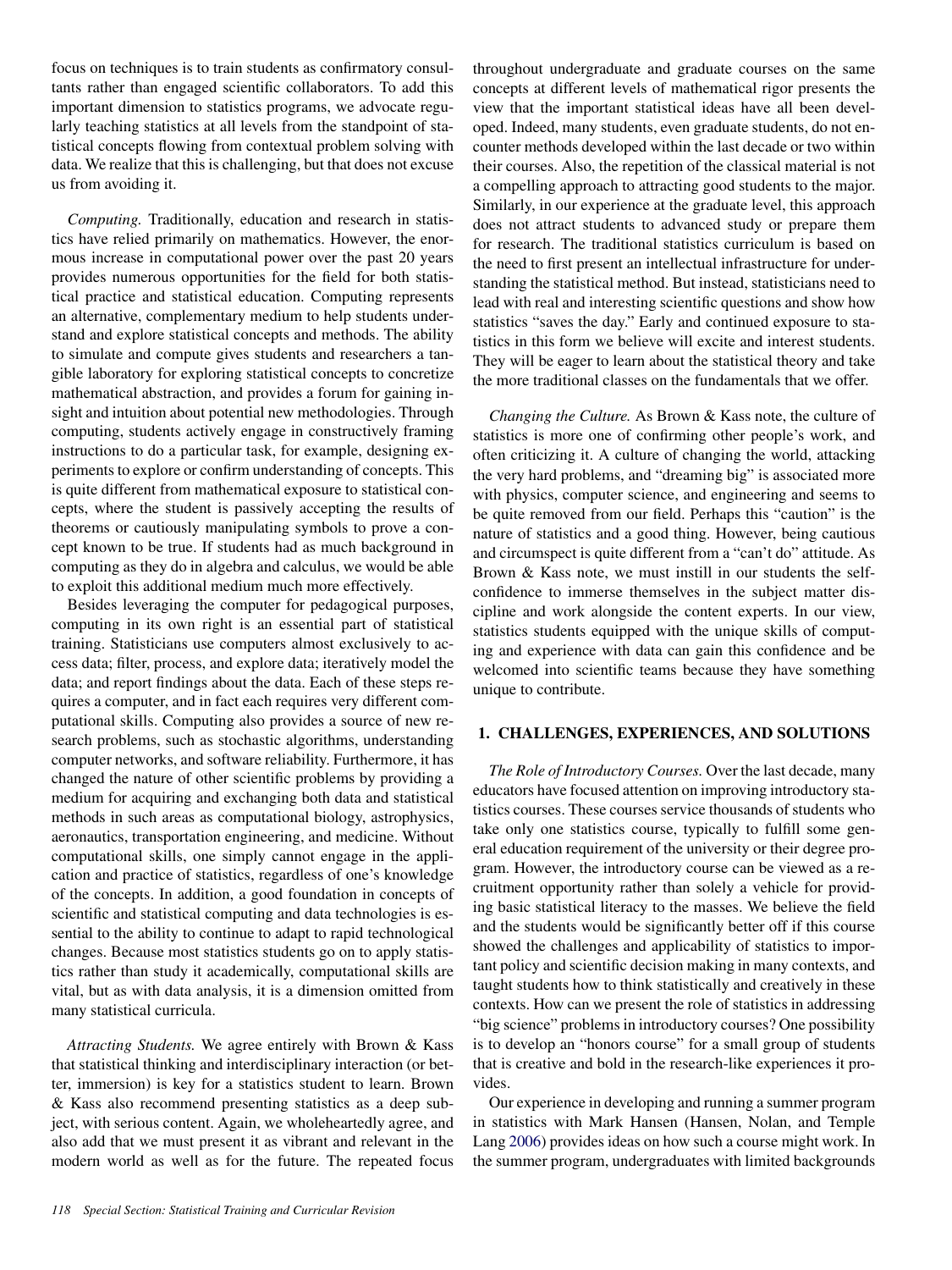in statistics and computing are exposed to important, topical scientific research problems presented by statisticians working on a scientific team. The program was held at UCLA in 2005 and 2006, and was funded primarily by the Institute for Pure and Applied Mathematics. Recently the NSF awarded a grant to continue this program for four summers, beginning in 2009 at UC Berkeley and then moving to the National Center for Atmospheric Research (NCAR), Columbia University, and UCLA.

The core of the program consists of three data analysis projects spread over 6 days. Each project is lead by a research statistician, who organizes 2 days of activities around an applied project. The researcher presents the scientific problem and explains its importance, provides data, and prepares short talks and computer investigations that introduce the students to the material in stages. At each stage, the instructor guides a discussion in which the students come up with with different approaches for the subproblem, work in groups to follow up on one or more of these approaches, and return to discuss their findings. Students use R (R Development Core Team [2006\)](#page-17-0) to explore and visualize the data. The aim is to keep the interaction fluid and make it easy to move from individual and small group activities to a short presentation on a topic by the speaker to informal class discussion and group presentations. Overall, we found that the students were captivated and engaged by their interactions with the researcher. With the help of numerous instructors and teaching assistants, they quickly mastered the computing tools and were excited about using them to uncover the basic structure of the data, get to the statistical problems that the data present, and gain a sense of how statisticians approach large, complex problems. The program has been successful in attracting a broad spectrum of students; for example, in 2005 & 2006, half of the participants were female (24*/*49) and one fifth (11*/*49) were from underrepresented minority groups.

*Teaching Computing.* While statistics students must learn practical details of computing such as programming language syntax and the names of useful functions, we must strive to teach higher-level concepts of computational thinking that enable students to approach computational tasks intelligently. This includes the ability to discuss and reason about computational problems precisely and clearly. Furthermore, as computing and data technologies continue to evolve rapidly and as we enter the era of mainstream parallel and distributed computing for scientific computing, it is essential that statistics students be in a position to continue to learn new aspects of computation based on a good foundation, rather than a thin memorization of specifics and ad hoc tricks. Statistics programs must prepare the student for the future, which undoubtedly involves computing.

Since 2004, we have been developing and teaching an upperdivision course in our respective departments. The two courses are similar and have been developed in close collaboration. The overarching topics are data technologies and statistical and scientific programming. Although the course has no statistics prerequisites, students work with topical and relatively large data sets, performing exploratory data analyses using advanced data technologies and "modern" computationally intensive statistical methods that they typically do not encounter in other classes. These methods (e.g., CART, *k*th nearest-neighbor methods, naive Bayes classifiers, hierarchical clustering, spline smoothers) are intuitive and relatively easy to describe, and give students a sense of the power of modern statistics. We have observed amazing transformations in our classes as students who initially were unsure of their abilities in computing or otherwise reluctant to work with the computer gain the confidence and skills to tackle a wide variety of data problems. It is empowering because they are involved, active participants. The students find it interesting because the data are available for compelling topical questions, and many find it refreshingly different than more traditional classes. We also have found that the course attracts many students from other majors and graduate students from other disciplines; for example, at UC Berkeley the course is now taught every semester, with an enrollment of about 75 students.

*Faculty Experience.* For many faculty, there is a large divide between their computational training and what today's students are expected to do. Some faculty have kept up and learned how to "compute," but many have not, and many have done so in an ad hoc manner, which conveys to students that computing is not important. This is very unfortunate, because it means that new students do not get the opportunity to learn it either. So they are in the same position as previous generations, left to learn computing by themselves, and the results typically are quite poor, resulting in students with significant misconceptions, limited abilities, and lack of confidence. How do we break this cycle and provide the opportunity for students to learn this material? One approach that we have pursued is to develop workshops specifically to teach faculty and foster Internet discussion groups for instructors.

Besides developing new computing courses, we also have worked to develop expertise among faculty and graduate students at other institutions so that they can teach this important material to the current and next generation of students. To do this, we (along with M. Hansen of UCLA and R. Peng of Johns Hopkins) are organizing workshops to help faculty acquire knowledge, skills to acquire additional knowledge, and teaching practices in these new areas. The NSF provided us with funds for a series of three workshops. The first, held in 2007, brought together computing specialists and industry consultants (people who have employees in statistical roles) to advise us on preparing material for course and curriculum development plans. Two additional workshops (one held in 2008 and another scheduled for summer 2009) focus on providing the necessary background and skills for instructors who want to teach statistical computing courses, along with examples of how to include modern data analyses projects in their courses. The materials produced for these workshops and resources from our classes are available on the Web (Nolan, Temple Lang, and Hansen [2007\)](#page-17-0). We also have created electronic mailing lists, discussion boards, and a wiki for continued discussion and assistance. Overall, we aim to build a community of educators interested in incorporating computing into the statistics curriculum and sharing course materials.

*Course Materials.* Finding interesting and topical scientific problems with accompanying data in a form accessible to instructors who want to teach in this experiential manner can be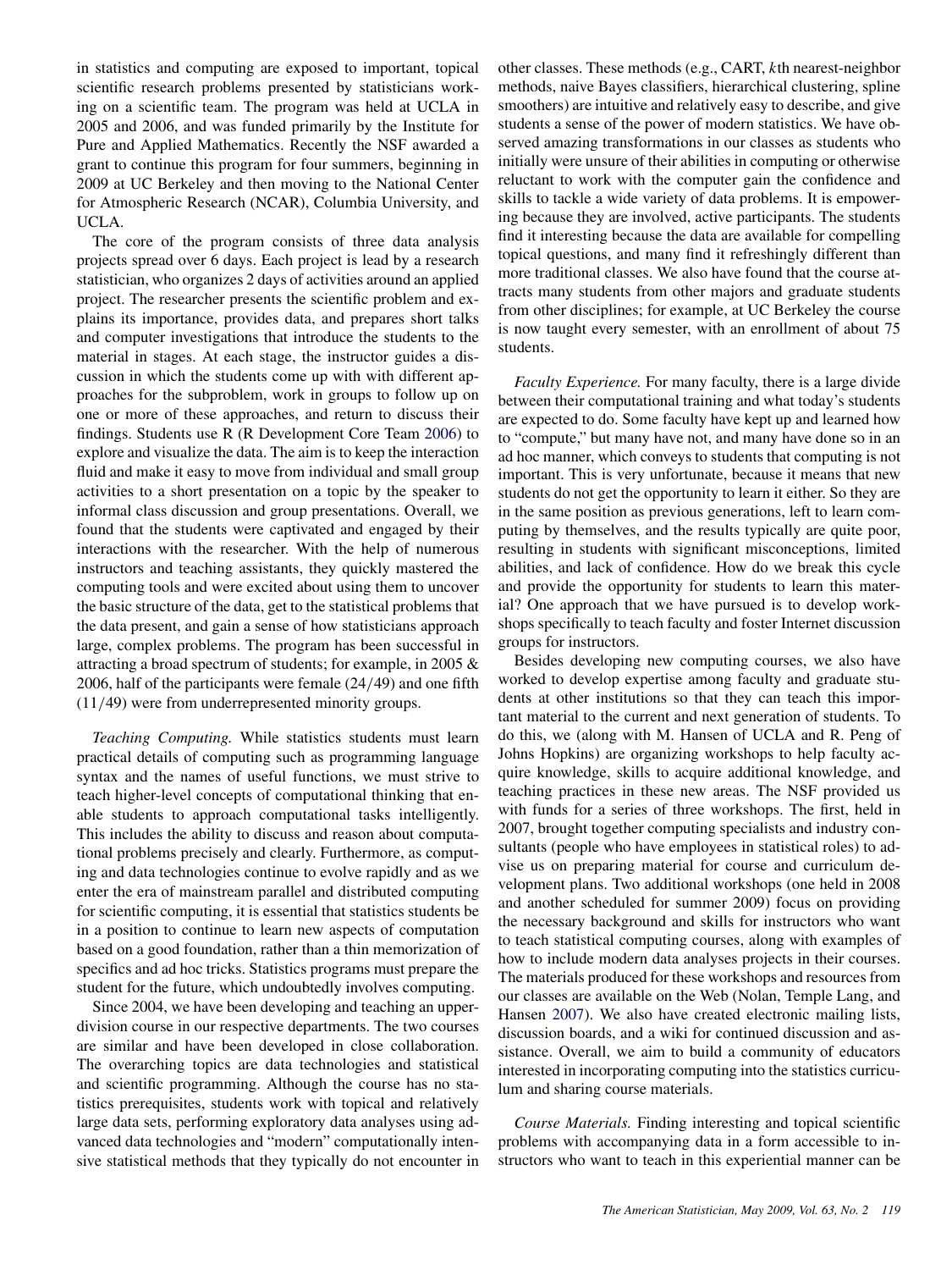difficult. The Internet provides a great resource for data but often falls short in supplying analysis and context. Articles that present applications are plentiful in research journals, but the analysis is typically presented as a completed work, with the pedagogically important thought process that led to the conclusions and approaches omitted. Where will educators find a wealth of materials suited to this approach to teaching statistics? Vehicles for transferring the experience with data from working statisticians to students are needed.

A project that we are experimenting with (Nolan and Temple Lang [2007\)](#page-17-0) offers a novel approach to providing students with statistical experience. The idea is to enable researchers to document all of their computations and analysis process so that they can be reproduced in their entirety for both themselves and their peers (Gentleman and Temple Lang [2007\)](#page-17-0) (e.g., reviewers, editors, bosses). Researchers would work in an environment that captures their writings, computations, and thought processes in an electronic notebook. In essence, this "lab notebook" would be a database of all of the activities involved in the data analysis or simulation study, and could be projected into different "views" (e.g., code, the final paper, various "dead ends") to make the information available for different audiences. An important consequence of this approach is that these rich documents will provide a flow of materials from statistics researchers involved in scientific applications to the education community. These documents will provide resources to instructors to assist teaching in new ways by opening up the thought process and experiences involved in data analysis to both instructors and students. Moreover, these documents can be displayed with interactive controls, allowing the reader to explore different analysis choices (e.g., changing the values of nuisance parameters, discarding outliers). This technological approach will support a model for passive cooperation between statisticians active in research and consulting and the community of statistics educators. Instructors will then have libraries of real case studies that include data analysis projects and current research methodologies that show how statisticians think and work.

*Adjustments.* Fundamental changes in the training of statisticians will not follow a prescribed, straight path. At most institutions, the training process has been running fairly smoothly for 20 years or longer. We cannot anticipate all that will happen to our programs as a result of such modifications. Even the question of where to begin is not easily answered. Changes of this magnitude will have repercussions, and it is important to make adjustments, continue on, and not turn back to the old system that supposedly "worked." How do we begin? How do we ensure that students on different pathways do not slip through the cracks? It takes a concerted effort, along with perseverance, to make significant changes to a program.

Over the past several years, the UC Berkeley Statistics Department has been making major changes in its Ph.D. program. A task force of faculty and graduate students reviewed the program, paying particular attention to the first 2 years and to whether students were being adequately prepared for research. The goals of broadening our graduate students' education and also broadening our graduate student population provided the impetus for this reform. The task force recommended that the program (1) broaden the traditional first-year course requirements of two year-long courses in two of the three areas of probability, theoretical statistics, and applied statistics to include other courses, such as the new course "Probability for Applications," as well as courses from other disciplines, and (2) require students to embark on a short-term research project, internship, or other research activity during the first summer of the program. To accomplish these recommendations, two additional key changes were needed: (3) Replace the preliminary exams, which were held in the summer between the first and second years in the Ph.D. program, with the requirement of satisfactory progress in the first 1–2 years of graduate course work, and (4) develop individual course plans for incoming students with the graduate advisor and a faculty mentor. The transition to this new program has not been without problems and has required much effort and resources. Naturally, not all of the effects of such significant changes to the program were anticipated at the start of the transition, and the program continues to evolve. Currently the general sentiment is that the program encourages increased cross-disciplinary research, and that the changes are attractive to graduate students.

## **2. CONCLUSION**

Brown & Kass's discussion of statistical thinking is very important. The concept is what most of us recognize as the essence of statistical contributions. Yet too often, the educational focus remains on techniques and mathematical presentation of concepts because of their convenience and familiarity. Perhaps the problem is that most academic statisticians have not had the experience that Brown & Kass speak of, and the "anachronistic conception" is being passed on through the generations. At a time of great change for science and statistics, statistics education is not evolving at a sufficiently rapid rate. Educators are mostly doing the same things over and over again with minor extensions, and there are few forces to cause us to change in response to general changes in science. This is not any one individual's fault, and there are many truly vibrant and novel statistics educators in academia, but as Brown & Kass mention, this status quo is the result in the aggregate and has us concerned and frustrated. Can statisticians take on the challenge to find bold new ways to teach statistical thinking and practice? Where will the impetus come from? Senior statisticians can step up to this challenge and create a community that supports this change, including encouraging and enabling more junior statisticians who are in the midst of this sea change to take important roles in the process.

In summary, we agree wholeheartedly with most of the ideas that Brown & Kass espouse, and we are grateful that these two eminent statisticians have taken the time to write this article that challenges our field. Unfortunately, these types of articles often elicit tacit agreement but little or no action. Again, many individuals will be enthusiastic about the opportunity for change, but in the aggregate, change will be difficult. This is especially true if university programs must change, especially at a time when budgets are being squeezed. But this topic is clearly important, and vital for our field. We must find a way to effect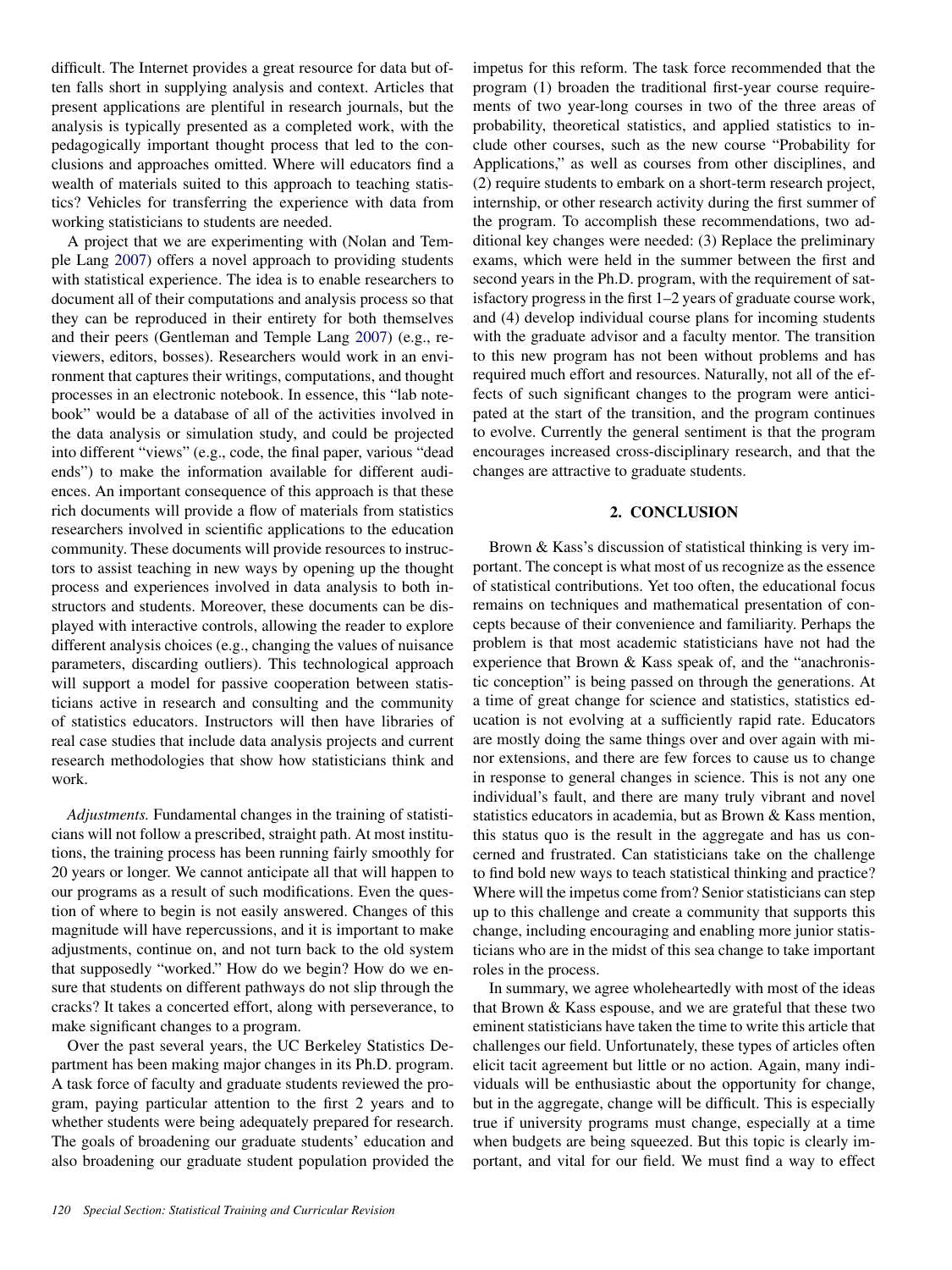#### **REFERENCES**

<span id="page-17-0"></span>change. Perhaps guidance should come from an organization such as the ASA. We must focus on changing the "anachronistic conception of statistics" of Ph.D. students and recent graduates, and encourage senior statisticians to seriously challenge their own perspectives and support junior faculty in designing new statistical programs that emphasize statistical thinking and reasoning. We should pool teaching resources, perhaps hold workshops to foster new ways of teaching, and develop case studies for teaching. We might even train graduate students nationally to teach important topics, such as computing, rapidly. Together, interdisciplinary science, computing, and the digital world present a change point for the field of statistics, requiring us to think about what a modern statistics curriculum would look like if we had both the freedom to change and the resources to implement such change. For too long, the field of statistics has acted more passively to such change points and responded by merely adding topics to classes, not by seeking, considering, and embracing new paradigms.

- Gentleman, R., and Temple Lang, D. (2007), "Statistical Analyses and Reproducible Research," *Journal of Computational and Graphical Statistics*, 16 (1), 1–23.
- Hansen, M., Nolan, D., and Temple Lang, D. (2006), "Undergraduate Summer Statistics Program," available at *<http://www.stat.berkeley.edu/~summer/>*.
- Nolan, D., and Temple Lang, D. (2007), "Dynamic, Interactive Documents for Teaching Statistical Practice," *International Statistical Review*, 75 (3), 295– 321.
- Nolan, D., Temple Lang, D., and Hansen, M. (2007), "Wiki: Computing in Statistics: Model Courses and Curricula," available at *[http://www.stat.berkeley.](http://www.stat.berkeley.edu/~statcur/) [edu/~statcur/](http://www.stat.berkeley.edu/~statcur/)*.
- R Development Core Team (2006), *R: A Language and Environment for Statistical Computing*, Vienna, Austria: R Foundation for Statistical Computing, ISBN 3-900051-07-0. Available at *<http://www.R-project.org>*.
- Wild, C., and Pfannkuch, M. (1999), "Statistical Thinking in Empirical Enquiry" (with discussion), *International Statistical Review*, 67 (3), 223–265.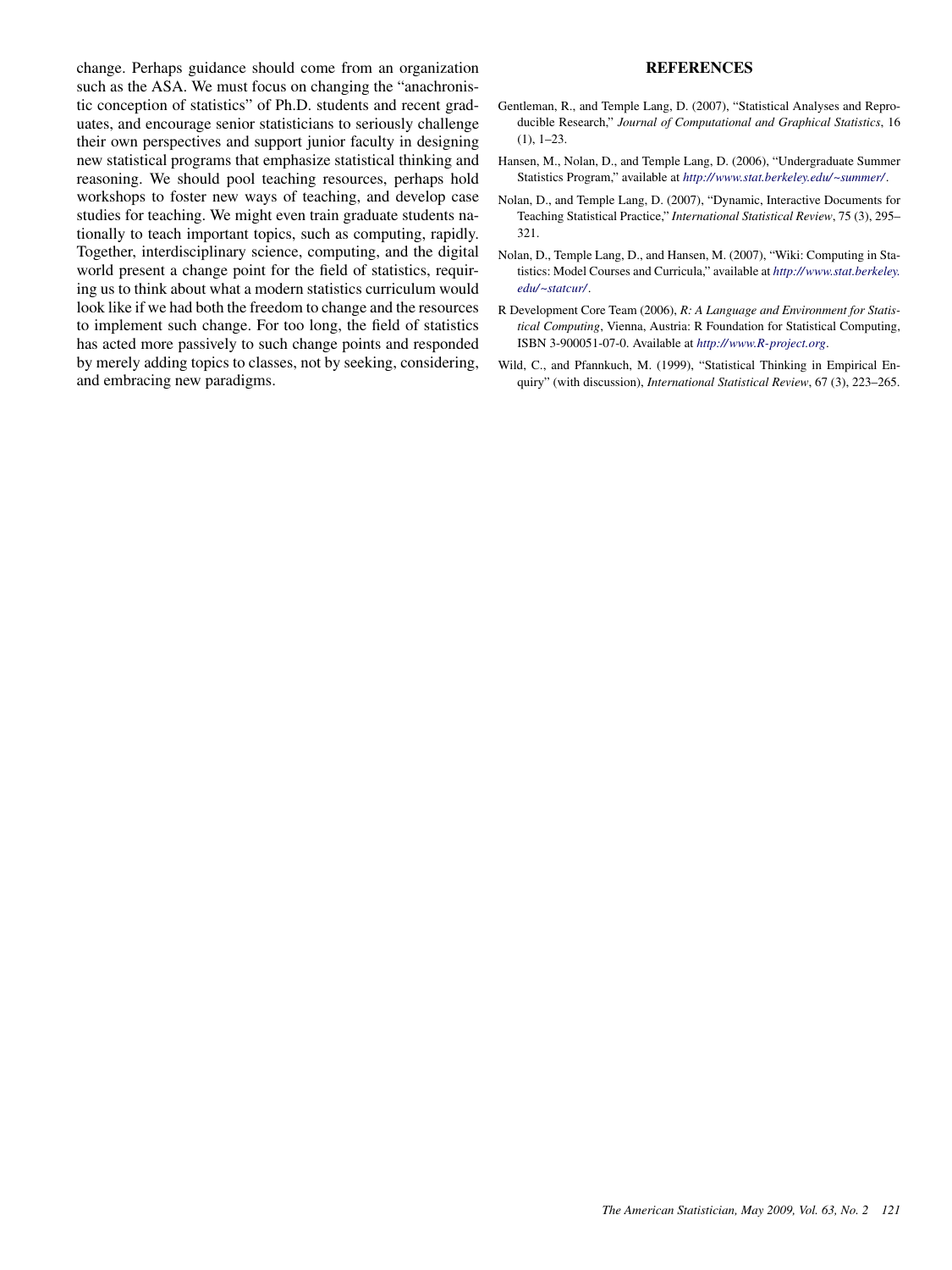## **Rejoinder**

## Emery N. BROWN and Robert E. KASS

The discussants have added considerable content to our article, making many relevant points and insightful comments. Much of what they say stands on its own with no need for further remarks from us, and we are very grateful for their contributions. In broad stroke, they, along with the many people who responded when we sent them our article, strongly agree with our primary points: statistics has a problem, the discipline needs to recognize its own evolution, and important steps include encouraging statistical thinking and increasing student participation in cross-disciplinary work. A frequent next reaction is "yeah, but it will be hard," sometimes followed by "and I'm not so sure about your specific recommendations." Here we respond to this and a few other items from the discussion.

#### **1. PATHS TO REFORM**

We agree that there should be no "blanket mandates" (Johnstone) or "a [single] path" toward reform (Hedayat and Stufken). Each environment presents its own opportunities and imposes its own constraints. On the other hand, we would not back away from our four guiding suggestions to increase research opportunities, be conscious of statistical thinking, require real problem solving, and encourage cross-disciplinarity. We did not intend to be directive about either the ambitions or the specific implementations; rather, we hope that every group of training faculty will ask themselves what they can do, or do better, along these lines. We agree with Hedayat and Stufken that resources are important, but, especially in the current economic situation, a creative approach to resource-neutral curriculum reform may be called for. Furthermore, in our experience, administrators respond most supportively to investments that are perceived as likely to reap returns. We think the broad directions that we suggest can help increase research productivity and improve student satisfaction.

#### **2. OBSTACLES**

In response to the call for fewer requirements, more flexibility, and earlier research opportunities, a beleaguered colleague wrote, "I have been fighting this battle essentially forever, and I don't think I will live long enough to see victory." He added that one motivation for continuing to offer many specialized courses is a desire to satisfy potential employers, who presumably require them. We find this dubious. The primary concern of employers is to get good people, those who can interact successfully, have problem-solving skills, and can quickly learn what they need to know. Furthermore, courses that treat a topic in several lectures rather than a whole semester allow students to say that they have been taught the material. We understand that some colleagues have argued this perspective without success, but in our view departments no longer have the luxury of avoiding change.

Our article located the cause of current difficulties in an anachronistic conception of the field. When we elaborated by saying that excessive attention to mathematical foundations has led to a caricature of statistical activity as short-term consulting, we did not mean to imply that consulting labs should be closed. Along with Gibbs and Reid, we recognize these labs' potential instructional value. Rather, our point is related to an overarching attitude about the field. Statisticians can be productive and useful as consultants, collaborators, or principal scientific investigators, but the opportunities increasingly involve longterm projects with teams of multidisciplinary workers.

An additional issue, raised by Hedayat and Stufken and also by Johnstone, is whether junior faculty should be advised to pursue cross-disciplinary research. Here we would agree it is probably unwise for an untenured faculty member to make a substantial investment in a completely new area. On the other hand, many new Ph.D. recipients are desirable faculty candidates in large part because of their cross-disciplinary accomplishments, knowledge, and interests. In our view, the institutional commitment in hiring them must include opportunities and the support they need to pursue those interests, and to work in related areas if they so choose. In our experience, admittedly drawn from unusual environments at Carnegie Mellon, Harvard Medical School, and MIT, procedures for evaluation of crossdisciplinary work at the time of promotion and tenure are not especially hard to implement.

### **3. TEACHING STATISTICAL THINKING**

We very much appreciate the ideas voiced by Nolan and Temple Lang that computation is important both pedagogically and conceptually. We have nothing to contribute aside from mentioning that discussions with Carnegie Mellon's John Lafferty and Larry Wasserman have led us to suggest an addition to our two-item summary of statistical thinking: *Computational considerations help determine the way statistical problems are formalized*. This point may seem rather advanced and specialized, aimed at the relationship of machine learning and statistics, but fundamental examples include the criteria of mean squared error and least squares. We think that elementary classes can, and should, present these, noting that other criteria may be sensible, but minimizing averaged squared differences usually leads to easy analysis and implementation, and

Emery N. Brown is Warren M. Zapol Professor of Anaesthesia, Department of Anesthesia and Critical Care, Massachusetts General Hospital, Boston, MA 02114 and Professor of Computational Neuroscience and Health Sciences and Technology, Department of Brain and Cognitive Sciences, Massachusetts Institute of Technology, Cambridge, MA 02139. Robert E. Kass is Professor, Department of Statistics, Center for the Neural Basis of Cognition, and Machine Learning Department, Carnegie Mellon University, Pittsburgh, PA 15217.